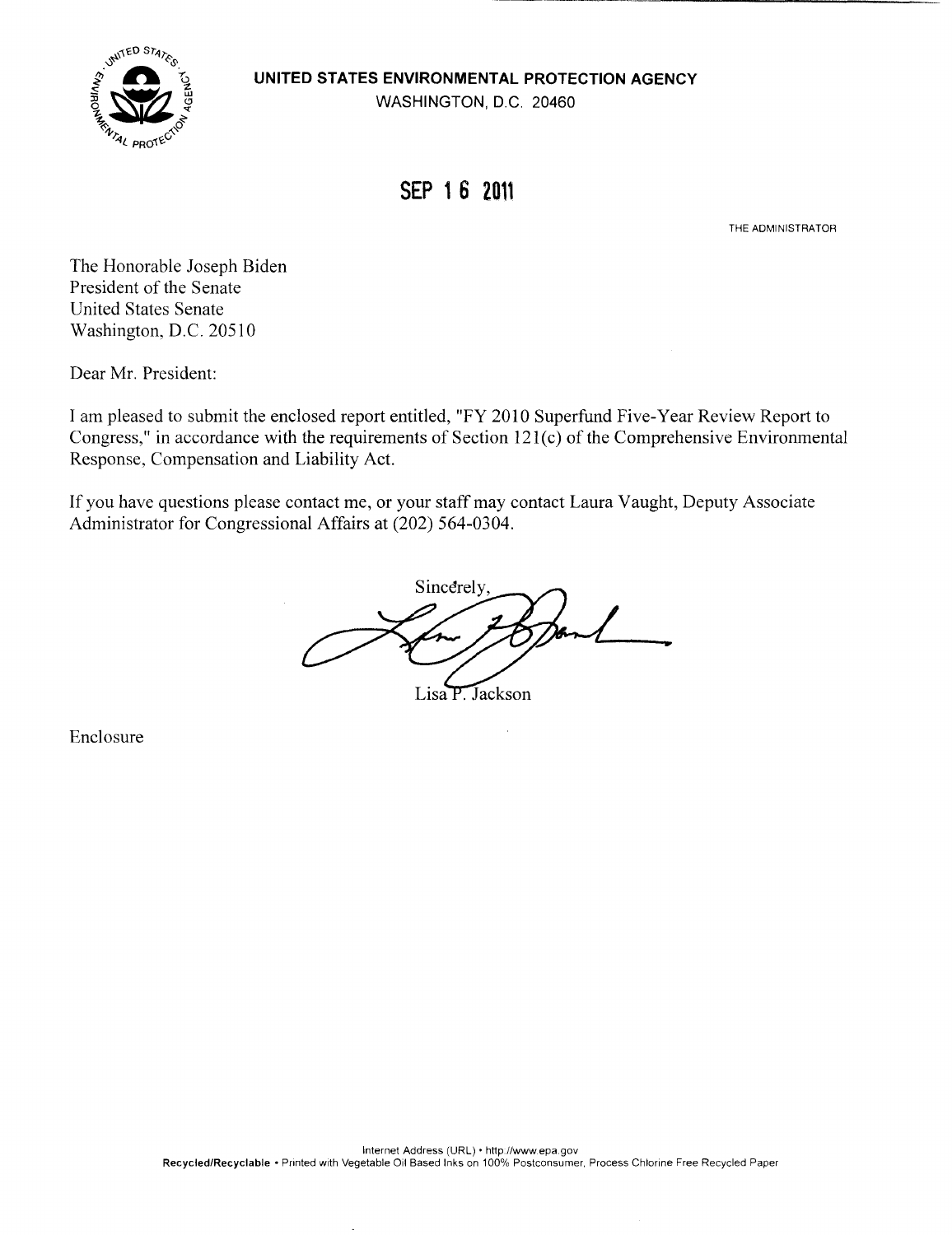





### SEP 16 2011

THE ADMINISTRATOR

The Honorable John Boehner Speaker of the House U.S. House of Representatives Washington, D.C. 20515

Dear Mr. Speaker:

I am pleased to submit the enclosed report entitled, "FY 2010 Superfund Five-Year Review Report to Congress,' in accordance with the requirements of Section 121(c) of the Comprehensive Environmental Response, Compensation and Liability Act.

If you have questions, please contact me or your staff may contact Laura Vaught, Deputy Associate Administrator for Congressional Affairs at (202) *564-0304.* 

Sincerely

Lisa P. Jackson

Enclosure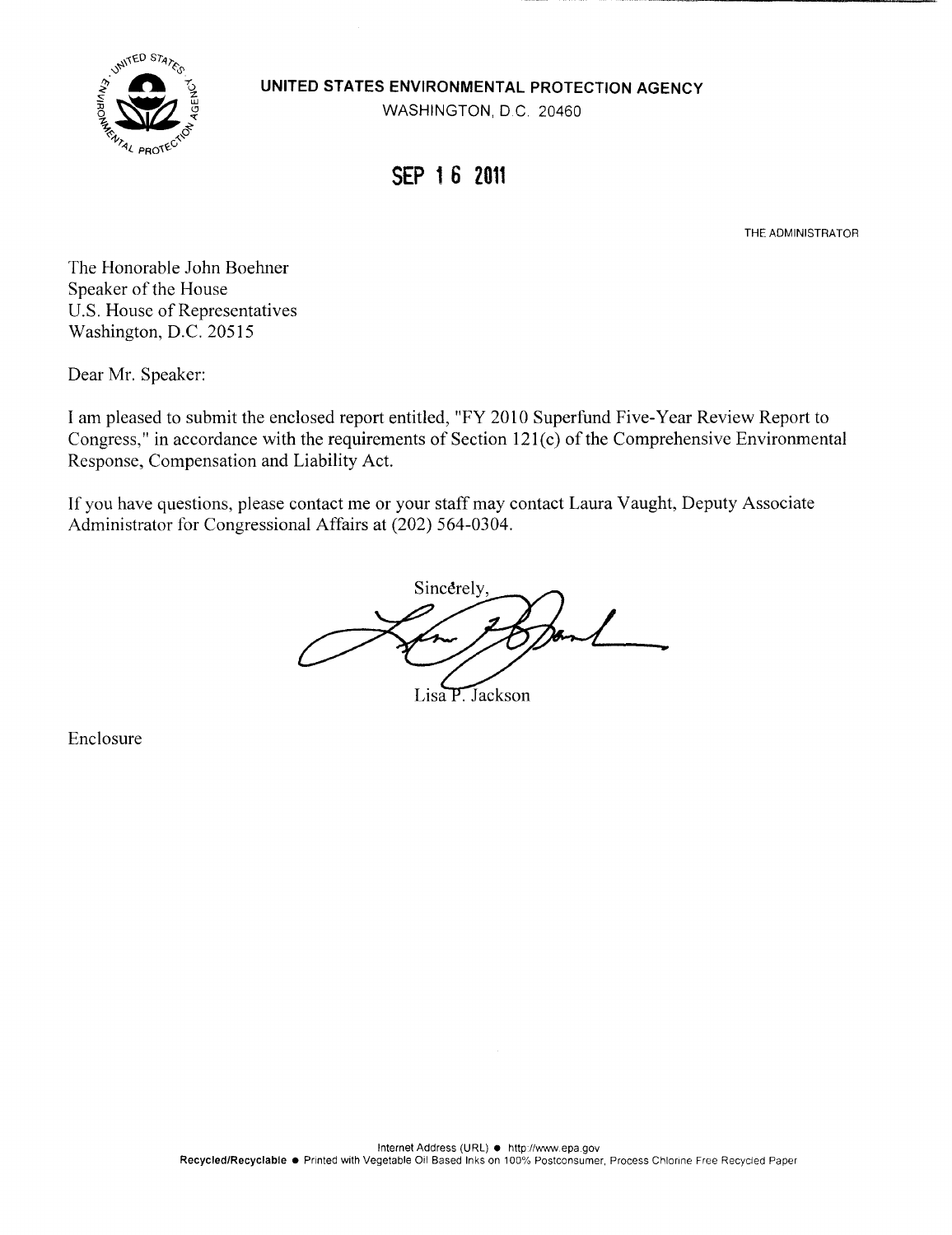#### **FY 2010 REPORT TO CONGRESS**  SUPERFUND FIVE-YEAR REVIEWS

### **PURPOSE:**

The U.S. Environmental Protection Agency (EPA) is responsible for reviewing Superfund remedial actions at least every five years where hazardous substances, pollutants, or contaminants will remain on site above levels that allow for unlimited use and unrestricted exposure. EPA is also responsible for preparing a report to Congress on these reviews.

#### **BACKGROUND:**

Section 121(c) of the Comprehensive Environmental Response, Compensation, and Liability Act (CERCLA), as amended, states:

"If the President selects a remedial action that results in any hazardous substances, pollutants, or contaminants remaining at the site, the President shall review such remedial action no less often than each 5 years after the initiation of such remedial action to assure that human health and the environment are being protected by the remedial action being implemented. In addition, if upon such review it is the judgment of the President that action is appropriate at such site in accordance with section 9604 or 9606 of the Title, the President shall take or require such action."

CERCLA also requires that EPA report to Congress information regarding these sites for which the reviews are required. This report provides a list of sites, information about sites where additional work is required, and contacts for additional information.

#### **FINDINGS:**

The attached table presents a list of statutory, policy and discretionary' five-year reviews for non-Federal sites and Federal National Priorities List (NPL) sites, including the following:

<sup>&</sup>lt;sup>1</sup> Statutory reviews are carried out if both of the following conditions are true: 1) Upon completion of the remedial action, hazardous substances, pollutants, or contaminants will remain on site; and 2) The Record of Decision (ROD) for the site was signed on or after October 17, 1986 (the effective date of the Superfund Amendments and Reauthorization Act - SARA) and the remedial action was selected under CERCLA §12 1. Policy reviews are carried out for the following types of actions: I) a pre- or post-SARA remedial action that, upon completion, will not leave hazardous substances, pollutants, or contaminants on site above levels that allow for unlimited use and unrestricted exposure, but requires five years or more to complete; 2) a pre-SARA remedial action that leaves hazardous substances, pollutants, or contaminants on site above levels that allow for unlimited use and unrestricted exposures; or 3) a removal-only site on the NPL where a removal action leaves hazardous substances, pollutants, or contaminants on site above levels that allow for unlimited use and unrestricted exposure and where no remedial action has or will take place. Regions may also carry out a discretionary review which is not required by the statute but may be completed at the Region's discretion to help ensure the protectiveness of the remedy. No discretionary five-year reviews were completed this fiscal year.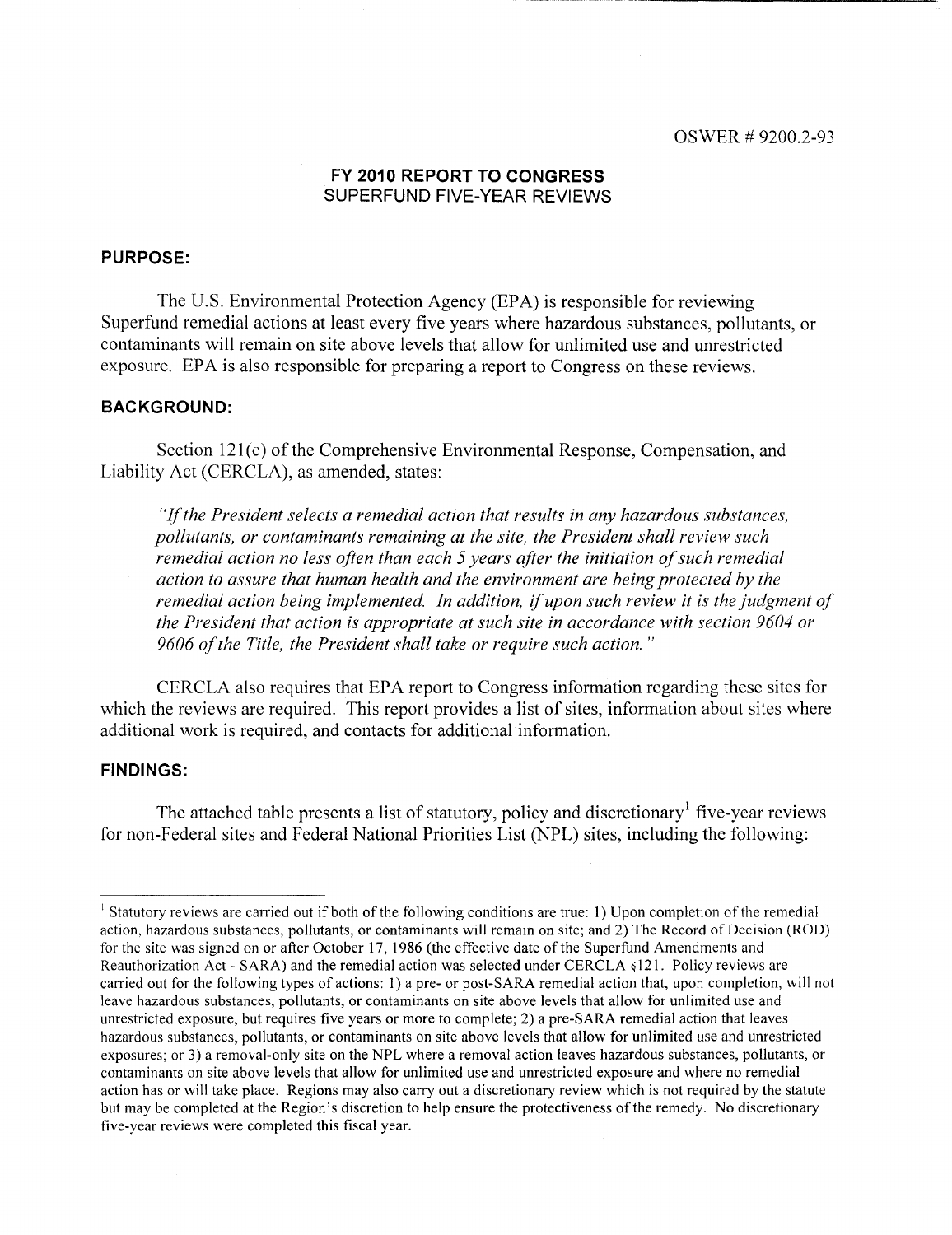- Reviews due in FY 2010, currently completed;
- Reviews due in prior or later fiscal years, currently completed;
- Reviews due in FY 2010, still pending; and
- Reviews due in prior fiscal years, still pending.

For non-Federal sites, a total of 235 sites required five-year reviews in FY 2010. All but 3 of the reviews due in FY 2010 are complete. Another 2 reviews due in other fiscal years were also completed in FY 2010, bringing the total number of non-Federal site five-year reviews completed to 234.

For Federal NPL sites, a total of 34 sites required five-year reviews in FY 2010. All but six of the reviews due in FY 2010 are complete. One review due in another fiscal year also was completed in FY 2010, bringing the total number of Federal NPL site, five-year reviews completed to 29.

In all, the total number of five-year reviews completed for both non-Federal and Federal NPL sites was 263. The reviews determined that 7 sites (or portions of the sites) were "not protective" and 22 sites were "protectiveness deferred" and recommended additional work or additional study. A remedy may be considered not protective of human health and/or the environment for a number of reasons. For example, a new exposure pathway may be identified or a remedy may not be able to meet a new cleanup level. Sites characterized as having protectiveness deferred are generally based upon the determination that a protectiveness characterization cannot be made until further information in obtained. For both types of sites, implementation is underway so that the site will ultimately become protective. The recommendations for these sites are tracked in the CERCLIS database and, semi-annually, headquarters monitors the progress in implementing these recommendations to resolve protectiveness issues at all sites.

For non-Federal sites, two reviews due in prior fiscal years remain pending. For Federal NPL sites, one review due in a prior fiscal year remains pending. The Federal agency responsible for producing this five-year review report is aware that this report is due, and we are working with this agency to complete it. EPA expects that all of these reviews will be completed in the near future.

Summary copies of all five-year reviews, including those contained in this report, can be accessed publicly via the national Superfund web page (http://cfpub.epa.gov/fiveyear/). These reports contain detailed information regarding the effectiveness of the site remedy and assess whether human and/or ecological exposures are occurring. The information in these reports includes the protectiveness determinations that are ultimately selected and are reported in the following table for each site. For additional information on any of the five-year reviews identified in this report, please contact the Office of Superfund Remediation and Technology Innovation at (703) 603-8960, or the Superfund Call Center at (703) 412-9810 or (800) 424- 9346.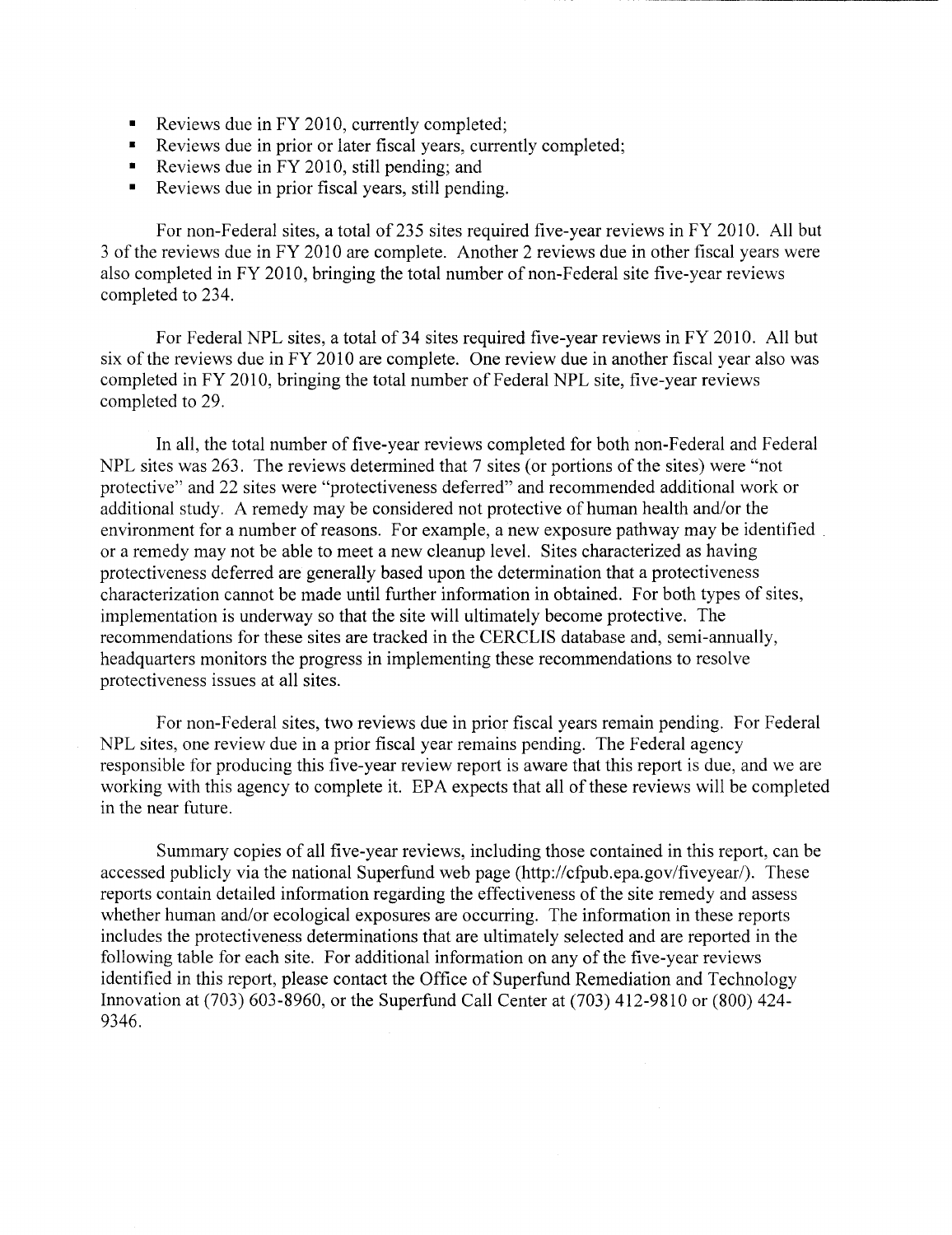### FY 2010 Superfund Five-Year Review Report to Congress

### **Reviews Due in FY 2010, Currently Completed**

| <b>Region</b> | <b>Site Name</b>                                 | <b>State</b>   | <b>FYR</b><br><b>Type</b> | Federal<br>Site $(*)$ | <b>Fiscal</b><br>Year<br><b>Due</b> | <b>Date</b><br><b>Completed</b> | <b>Protectiveness</b><br>Statement <sup>1</sup> |
|---------------|--------------------------------------------------|----------------|---------------------------|-----------------------|-------------------------------------|---------------------------------|-------------------------------------------------|
| 01            | ATLAS TACK CORP.                                 | MA             | Statutory                 |                       | 2010                                | 09/23/2010                      | <b>Short-Term Protective</b>                    |
| 01            | <b>BRUNSWICK NAVAL AIR STATION</b>               | <b>ME</b>      | Statutory                 | $\ast$                | 2010                                | 09/27/2010                      | <b>Short-Term Protective</b>                    |
| 01            | <b>BURGESS BROTHERS LANDFILL</b>                 | VT             | Statutory                 |                       | 2010                                | 09/27/2010                      | <b>Short-Term Protective</b>                    |
| 01            | <b>CANNON ENGINEERING CORP. (CEC)</b>            | <b>MA</b>      | Statutory                 |                       | 2010                                | 09/22/2010                      | <b>Short-Term Protective</b>                    |
| 01            | <b>CHARLES-GEORGE RECLAMATION TRUST LANDFILL</b> | <b>MA</b>      | Statutory                 |                       | 2010                                | 06/24/2010                      | <b>Short-Term Protective</b>                    |
| 01            | EASTLAND WOOLEN MILL                             | <b>ME</b>      | Statutory                 |                       | 2010                                | 09/21/2010                      | <b>Short-Term Protective</b>                    |
| 01            | <b>FORT DEVENS</b>                               | MA             | Statutory                 | $\ast$                | 2010                                | 09/27/2010                      | <b>Short-Term Protective</b>                    |
| 01            | <b>GROVELAND WELLS</b>                           | MA             | Policy                    |                       | 2010                                | 06/29/2010                      | <b>Short-Term Protective</b>                    |
| 01            | <b>LORING AIR FORCE BASE</b>                     | <b>ME</b>      | Statutory                 | $\ast$                | 2010                                | 09/27/2010                      | <b>Short-Term Protective</b>                    |
| 01            | <b>NEW BEDFORD</b>                               | MA             | Statutory                 |                       | 2010                                | 09/30/2010                      | <b>Short-Term Protective</b>                    |
| 01            | NEW HAMPSHIRE PLATING CO.                        | <b>NH</b>      | Statutory                 |                       | 2010                                | 12/29/2009                      | <b>Short-Term Protective</b>                    |
| 01            | NEWPORT NAVAL EDUCATION & TRAINING CENTER        | R <sub>1</sub> | Statutory                 | $\ast$                | 2010                                | 12/22/2009                      | Protective                                      |
| 01            | <b>NORWOOD PCBS</b>                              | MA             | Statutory                 |                       | 2010                                | 12/28/2009                      | <b>Short-Term Protective</b>                    |
| 01            | <b>OLD SOUTHINGTON LANDFILL</b>                  | <b>CT</b>      | Statutory                 |                       | 2010                                | 09/29/2010                      | <b>Short-Term Protective</b>                    |
| 01            | PINETTE'S SALVAGE YARD                           | <b>ME</b>      | Statutory                 |                       | 2010                                | 09/28/2010                      | <b>Short-Term Protective</b>                    |
| 01            | <b>PSC RESOURCES</b>                             | <b>MA</b>      | Statutory                 |                       | 2010                                | 09/22/2010                      | <b>Short-Term Protective</b>                    |
| 01            | RAYMARK INDUSTRIES, INC.                         | <b>CT</b>      | Statutory                 |                       | 2010                                | 09/29/2010                      | Protective                                      |
| 01            | ROSE HILL REGIONAL LANDFILL                      | R <sub>l</sub> | Statutory                 |                       | 2010                                | 08/25/2010                      | <b>Short-Term Protective</b>                    |
| 01            | <b>SACO MUNICIPAL LANDFILL</b>                   | <b>ME</b>      | Statutory                 |                       | 2010                                | 09/09/2010                      | Protective                                      |
| 01            | SOLVENTS RECOVERY SERVICE OF NEW ENGLAND         | <b>CT</b>      | Statutory                 |                       | 2010                                | 09/29/2010                      | Will be Protective                              |
| 01            | <b>SOMERSWORTH SANITARY LANDFILL</b>             | <b>NH</b>      | Statutory                 |                       | 2010                                | 09/23/2010                      | <b>Short-Term Protective</b>                    |
| 01            | STAMINA MILLS, INC.                              | R1             | Policy                    |                       | 2010                                | 09/14/2010                      | Protective                                      |
| 01            | <b>TROY MILLS LANDFILL</b>                       | <b>NH</b>      | Statutory                 |                       | 2010                                | 09/29/2010                      | <b>Short-Term Protective</b>                    |
| 01            | WEST KINGSTON TOWN DUMP/URI DISPOSAL AREA        | R <sub>1</sub> | Statutory                 |                       | 2010                                | 08/18/2010                      | <b>Short-Term Protective</b>                    |
| 02            | ASBESTOS DUMP [OU 1 AND 2]                       | NJ             | Statutory                 |                       | 2010                                | 09/09/2010                      | Protective                                      |
| 02            | ASBESTOS DUMP [FISH AND WILDLIFE PARCEL]         | <b>NJ</b>      | Statutory                 |                       | 2010                                | 09/24/2010                      | Protective                                      |
| 02            | <b>BARCELONETA LANDFILL</b>                      | PR             | Statutory                 |                       | 2010                                | 08/30/2010                      | <b>Short-Term Protective</b>                    |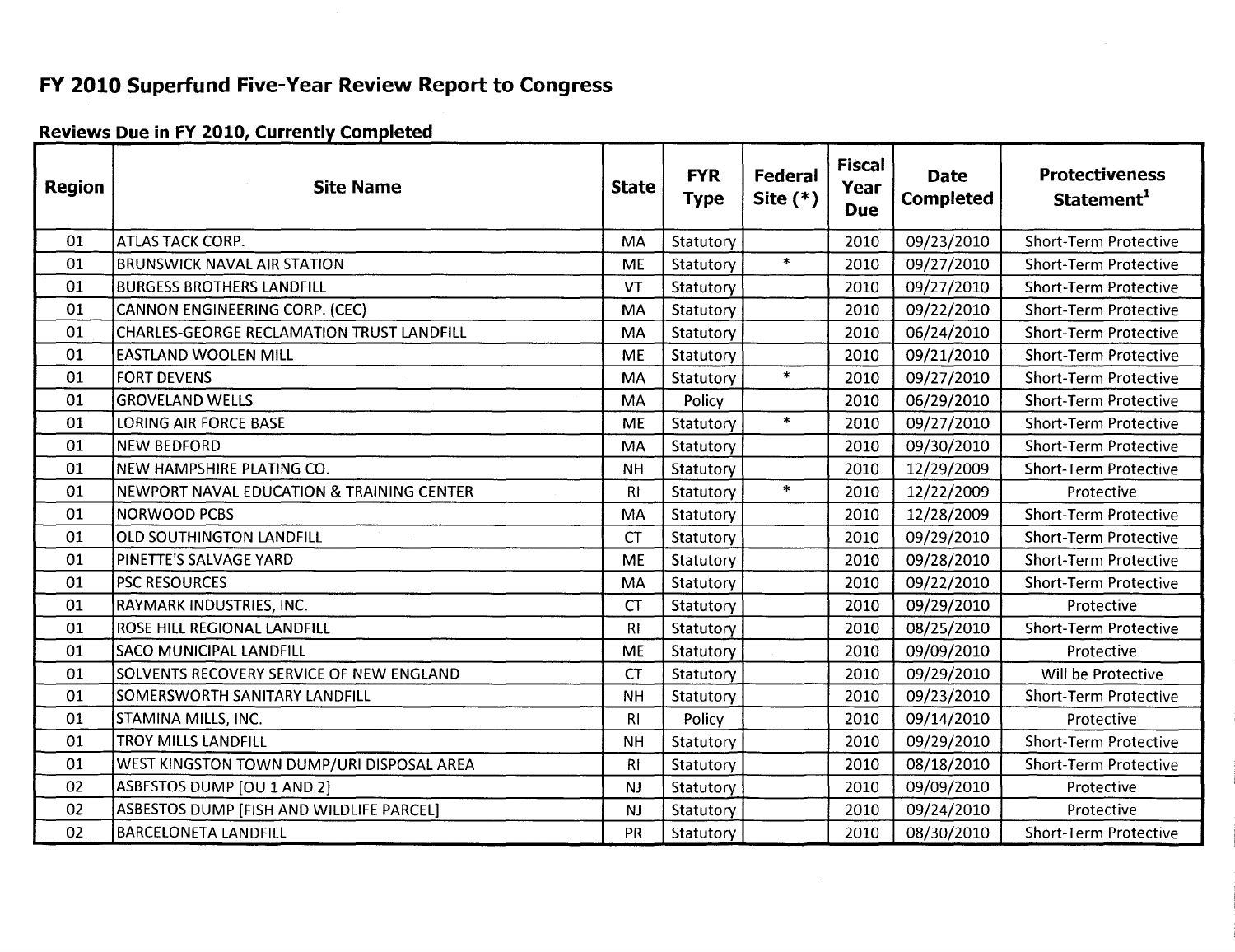| <b>Region</b> | <b>Site Name</b>                                 | <b>State</b> | <b>FYR</b><br><b>Type</b> | Federal<br>Site $(*)$ | <b>Fiscal</b><br><b>Year</b><br><b>Due</b> | <b>Date</b><br><b>Completed</b> | <b>Protectiveness</b><br>Statement <sup>1</sup> |
|---------------|--------------------------------------------------|--------------|---------------------------|-----------------------|--------------------------------------------|---------------------------------|-------------------------------------------------|
| 02            | <b>BATAVIA LANDFILL</b>                          | <b>NY</b>    | Statutory                 |                       | 2010                                       | 09/09/2010                      | Protective                                      |
| 02            | <b>CARROLL &amp; DUBIES SEWAGE DISPOSAL</b>      | <b>NY</b>    | Policy                    |                       | 2010                                       | 08/19/2010                      | Protective                                      |
| 02            | CHEMSOL, INC.                                    | <b>NJ</b>    | Statutory                 |                       | 2010                                       | 09/30/2010                      | Will be Protective                              |
| 02            | <b>CIRCUITRON CORP.</b>                          | <b>NY</b>    | Policy                    |                       | 2010                                       | 04/05/2010                      | <b>Short-Term Protective</b>                    |
| 02            | <b>COLESVILLE MUNICIPAL LANDFILL</b>             | <b>NY</b>    | Statutory                 |                       | 2010                                       | 04/05/2010                      | <b>Protectiveness Deferred</b>                  |
| 02            | <b>ELLIS PROPERTY</b>                            | <b>NJ</b>    | Policy                    |                       | 2010                                       | 09/28/2010                      | <b>Short-Term Protective</b>                    |
| 02            | FMC CORP. (DUBLIN ROAD LANDFILL)                 | <b>NY</b>    | Statutory                 |                       | 2010                                       | 07/29/2010                      | <b>Short-Term Protective</b>                    |
| 02            | FORT DIX (LANDFILL SITE)                         | <b>NJ</b>    | Statutory                 | $\star$               | 2010                                       | 09/15/2010                      | Protective                                      |
| 02            | <b>GENERAL MOTORS (CENTRAL FOUNDRY DIVISION)</b> | <b>NY</b>    | Statutory                 |                       | 2010                                       | 07/13/2010                      | Will be Protective                              |
| 02            | <b>GENZALE PLATING CO.</b>                       | <b>NY</b>    | Statutory                 |                       | 2010                                       | 08/24/2010                      | Protective                                      |
| 02            | <b>GRIFFISS AIR FORCE BASE (11 AREAS)</b>        | <b>NY</b>    | Statutory                 | $\ast$                | 2010                                       | 09/13/2010                      | <b>Short-Term Protective</b>                    |
| 02            | HELEN KRAMER LANDFILL                            | <b>NJ</b>    | Policy                    |                       | 2010                                       | 09/27/2010                      | <b>Protectiveness Deferred</b>                  |
| 02            | HERTEL LANDFILL                                  | <b>NY</b>    | Statutory                 |                       | 2010                                       | 04/13/2010                      | <b>Short-Term Protective</b>                    |
| 02            | IMPERIAL OIL CO., INC./CHAMPION CHEMICALS        | NJ           | Statutory                 |                       | 2010                                       | 07/26/2010                      | Will be Protective                              |
| 02            | <b>JACKSON TOWNSHIP LANDFILL</b>                 | <b>NJ</b>    | Statutory                 |                       | 2010                                       | 08/24/2010                      | Protective                                      |
| 02            | <b>JIS LANDFILL</b>                              | <b>NJ</b>    | Statutory                 |                       | 2010                                       | 04/06/2010                      | Protective                                      |
| 02            | <b>KING OF PRUSSIA</b>                           | <b>NJ</b>    | Policy                    |                       | 2010                                       | 09/24/2010                      | Protective                                      |
| 02            | <b>LANG PROPERTY</b>                             | <b>NJ</b>    | Policy                    |                       | 2010                                       | 08/24/2010                      | <b>Protectiveness Deferred</b>                  |
| 02            | LI TUNGSTEN CORP.                                | <b>NY</b>    | Statutory                 |                       | 2010                                       | 07/13/2010                      | <b>Short-Term Protective</b>                    |
| 02            | MATTIACE PETROCHEMICAL CO., INC.                 | <b>NY</b>    | Policy                    |                       | 2010                                       | 08/23/2010                      | Protective                                      |
| 02            | <b>MONROE TOWNSHIP LANDFILL</b>                  | <b>NJ</b>    | Statutory                 |                       | 2010                                       | 01/04/2010                      | Protective                                      |
| 02            | MONTGOMERY TOWNSHIP HOUSING DEVELOPMENT          | <b>NJ</b>    | Policy                    |                       | 2010                                       | 04/06/2010                      | <b>Short-Term Protective</b>                    |
| 02            | <b>ONONDAGA LAKE</b>                             | <b>NY</b>    | Statutory                 |                       | 2010                                       | 10/08/2009                      | Will be Protective                              |
| 02            | PLATTSBURGH AIR FORCE BASE                       | <b>NY</b>    | Statutory                 | $\ast$                | 2010                                       | 11/19/2009                      | Protective                                      |
| 02            | PULVERIZING SERVICES                             | NJ           | Statutory                 |                       | 2010                                       | 02/03/2010                      | <b>Short-Term Protective</b>                    |
| 02            | <b>RAMAPO LANDFILL</b>                           | <b>NY</b>    | Statutory                 |                       | 2010                                       | 12/22/2009                      | <b>Protectiveness Deferred</b>                  |
| 02            | <b>ROCKAWAY TOWNSHIP WELLS</b>                   | NJ           | Policy                    |                       | 2010                                       | 09/30/2010                      | <b>Protectiveness Deferred</b>                  |
| 02            | <b>ROCKY HILL MUNICIPAL WELL</b>                 | NJ           | Policy                    |                       | 2010                                       | 04/06/2010                      | <b>Short-Term Protective</b>                    |
| 02            | <b>VOLNEY MUNICIPAL LANDFILL</b>                 | <b>NY</b>    | Statutory                 |                       | 2010                                       | 08/02/2010                      | <b>Short-Term Protective</b>                    |
| 02            | lyork oil co.                                    | <b>NY</b>    | Statutory                 |                       | 2010                                       | 11/02/2009                      | <b>Short-Term Protective</b>                    |

 $\label{eq:2.1} \mathcal{L}(\mathcal{L}^{\text{max}}_{\mathcal{L}}(\mathcal{L}^{\text{max}}_{\mathcal{L}}(\mathcal{L}^{\text{max}}_{\mathcal{L}}(\mathcal{L}^{\text{max}}_{\mathcal{L}^{\text{max}}_{\mathcal{L}}(\mathcal{L}^{\text{max}}_{\mathcal{L}^{\text{max}}_{\mathcal{L}^{\text{max}}_{\mathcal{L}^{\text{max}}_{\mathcal{L}^{\text{max}}_{\mathcal{L}^{\text{max}}_{\mathcal{L}^{\text{max}}_{\mathcal{L}^{\text{max}}_{\mathcal{L}^{\text{max}}$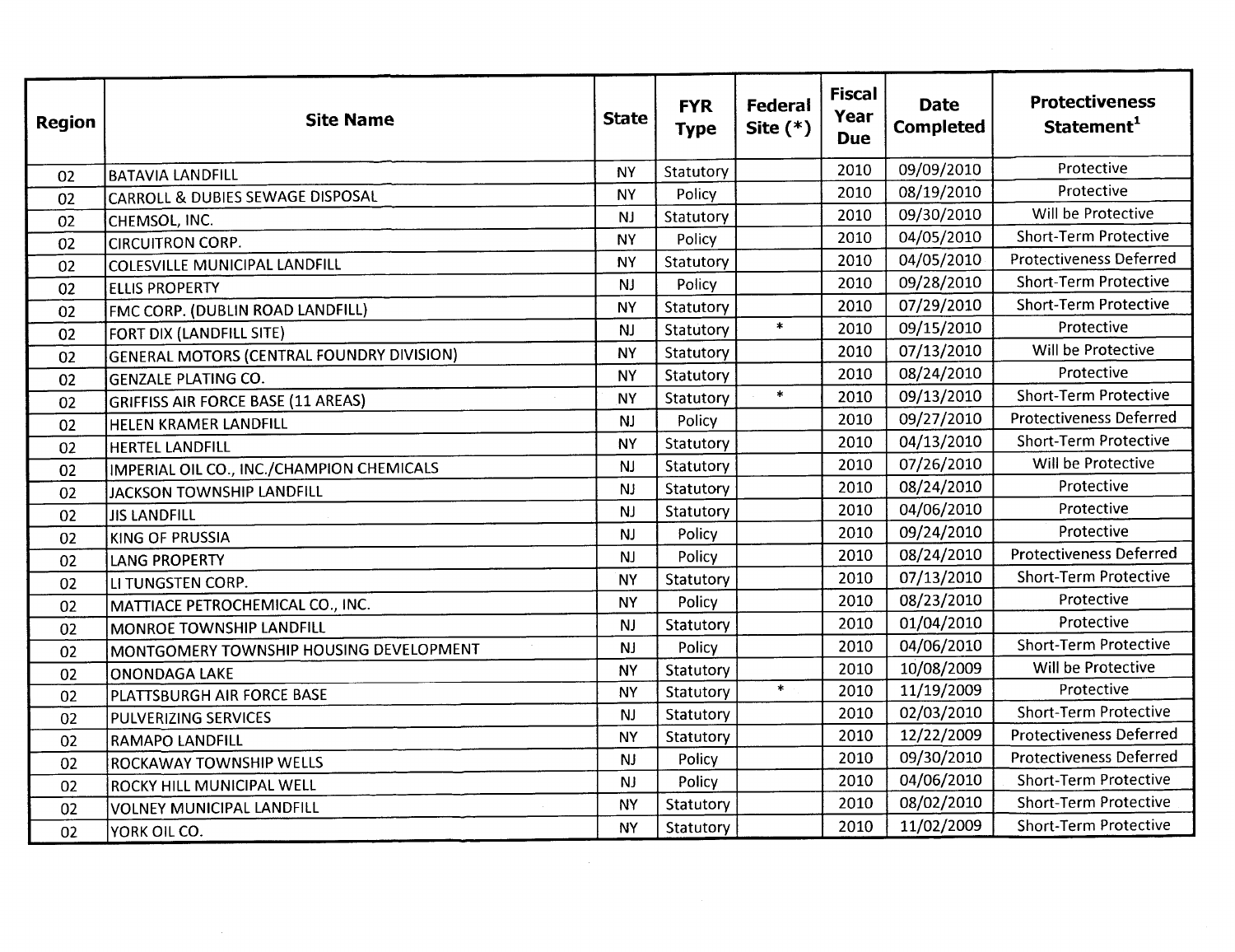| <b>Region</b> | <b>Site Name</b>                                                        | <b>State</b> | <b>FYR</b><br><b>Type</b> | <b>Federal</b><br>Site $(*)$ | <b>Fiscal</b><br>Year<br><b>Due</b> | <b>Date</b><br><b>Completed</b> | <b>Protectiveness</b><br>Statement <sup>1</sup> |
|---------------|-------------------------------------------------------------------------|--------------|---------------------------|------------------------------|-------------------------------------|---------------------------------|-------------------------------------------------|
| 03            | ARROWHEAD ASSOCIATES, INC./SCOVILL CORP.                                | VA           | Statutory                 |                              | 2010                                | 09/29/2010                      | <b>Short-Term Protective</b>                    |
| 03            | <b>BALLY GROUND WATER CONTAMINATION</b>                                 | PA           | Statutory                 |                              | 2010                                | 06/09/2010                      | Protective                                      |
| 03            | <b>BERKLEY PRODUCTS CO. DUMP</b>                                        | PA           | Statutory                 |                              | 2010                                | 09/27/2010                      | <b>Short-Term Protective</b>                    |
| 03            | <b>BERKS LANDFILL</b>                                                   | PA           | Statutory                 |                              | 2010                                | 07/30/2010                      | Protective                                      |
| 03            | BUSH VALLEY LANDFILL                                                    | <b>MD</b>    | Statutory                 |                              | 2010                                | 09/28/2010                      | <b>Protectiveness Deferred</b>                  |
| 03            | <b>COMMODORE SEMICONDUCTOR GROUP</b>                                    | PA           | Policy                    |                              | 2010                                | 09/29/2010                      | <b>Short-Term Protective</b>                    |
| 03            | DELAWARE SAND & GRAVEL LANDFILL                                         | DE           | Statutory                 |                              | 2010                                | 09/16/2010                      | <b>Short-Term Protective</b>                    |
| 03            | E.I. DU PONT DE NEMOURS & CO., INC. (NEWPORT PIGMENT PLANT<br>LANDFILL) | <b>DE</b>    | Statutory                 |                              | 2010                                | 03/31/2010                      | <b>Short-Term Protective</b>                    |
| 03            | FIRST PIEDMONT CORP. ROCK QUARRY (ROUTE 719)                            | VA           | Statutory                 |                              | 2010                                | 02/03/2010                      | <b>Short-Term Protective</b>                    |
| 03            | H & H INC., BURN PIT                                                    | VA           | Policy                    |                              | 2010                                | 06/25/2010                      | <b>Short-Term Protective</b>                    |
| 03            | <b>HAVERTOWN PCP</b>                                                    | PA           | Statutory                 |                              | 2010                                | 09/28/2010                      | <b>Short-Term Protective</b>                    |
| 03            | HELLERTOWN MANUFACTURING CO.                                            | PA           | Statutory                 |                              | 2010                                | 04/29/2010                      | <b>Short-Term Protective</b>                    |
| 03            | <b>HUNTERSTOWN ROAD</b>                                                 | PA           | Statutory                 |                              | 2010                                | 09/13/2010                      | Protective                                      |
| 03            | KANE & LOMBARD STREET DRUMS                                             | <b>MD</b>    | Statutory                 |                              | 2010                                | 04/29/2010                      | Protective                                      |
| 03            | <b>KEYSTONE SANITATION LANDFILL</b>                                     | PA           | Statutory                 |                              | 2010                                | 09/21/2010                      | <b>Short-Term Protective</b>                    |
| 03            | <b>L.A. CLARKE &amp; SON</b>                                            | VA           | Statutory                 |                              | 2010                                | 09/29/2010                      | <b>Protectiveness Deferred</b>                  |
| 03            | LEHIGH ELECTRIC & ENGINEERING CO.                                       | PA           | Policy                    |                              | 2010                                | 02/03/2010                      | <b>Short-Term Protective</b>                    |
| 03            | <b>MALVERN TCE</b>                                                      | PA           | Statutory                 |                              | 2010                                | 09/30/2010                      | Protective                                      |
| 03            | <b>MCADOO ASSOCIATES</b>                                                | PA           | Statutory                 |                              | 2010                                | 07/12/2010                      | <b>Protectiveness Deferred</b>                  |
| 03            | <b>MODERN SANITATION LANDFILL</b>                                       | PA           | Statutory                 |                              | 2010                                | 03/04/2010                      | <b>Short-Term Protective</b>                    |
| 03            | MW MANUFACTURING                                                        | PA           | Statutory                 |                              | 2010                                | 08/23/2010                      | Protective                                      |
| 03            | NAVAL AMPHIBIOUS BASE LITTLE CREEK                                      | VA           | Statutory                 | $\ast$                       | 2010                                | 03/31/2009                      | Will be Protective                              |
| 03            | NCR CORP. (MILLSBORO PLANT)                                             | <b>DE</b>    | Statutory                 |                              | 2010                                | 07/01/2010                      | <b>Short-Term Protective</b>                    |
| 03            | NORTH PENN - AREA 12                                                    | PA           | Policy                    |                              | 2010                                | 09/28/2010                      | <b>Protectiveness Deferred</b>                  |
| 03            | <b>OSBORNE LANDFILL</b>                                                 | PA           | Statutory                 |                              | 2010                                | 09/08/2010                      | <b>Short-Term Protective</b>                    |
| 03            | PUBLICKER INDUSTRIES INC.                                               | PA           | Statutory                 |                              | 2010                                | 01/15/2010                      | Protective                                      |
| 03            | RECTICON/ALLIED STEEL CORP.                                             | PA           | Policy                    |                              | 2010                                | 06/23/2010                      | Protective                                      |
| 03            | <b>RESIN DISPOSAL</b>                                                   | PA           | Statutory                 |                              | 2010                                | 12/30/2010                      | <b>Protectiveness Deferred</b>                  |
| 03            | <b>SAUNDERS SUPPLY CO.</b>                                              | VA           | Policy                    |                              | 2010                                | 12/29/2009                      | <b>Short-Term Protective</b>                    |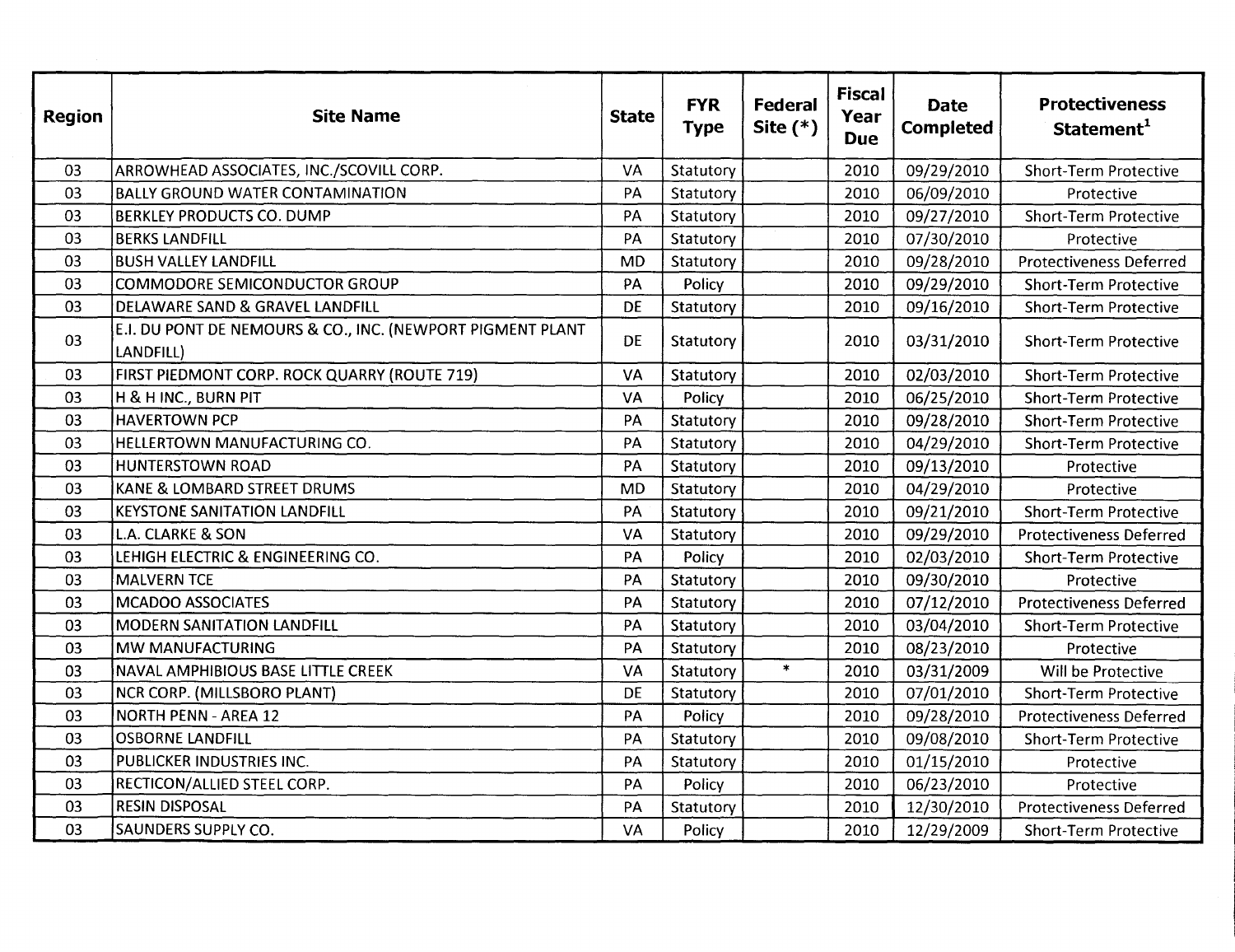| <b>Region</b> | <b>Site Name</b>                                | <b>State</b> | <b>FYR</b><br><b>Type</b> | Federal<br>Site $(*)$ | <b>Fiscal</b><br>Year<br><b>Due</b> | <b>Date</b><br><b>Completed</b> | <b>Protectiveness</b><br>Statement <sup>1</sup> |
|---------------|-------------------------------------------------|--------------|---------------------------|-----------------------|-------------------------------------|---------------------------------|-------------------------------------------------|
| 03            | ST. JULIENS CREEK ANNEX (U.S. NAVY)             | VA           | Statutory                 | $\pmb{\ast}$          | 2010                                | 06/28/2010                      | Protective                                      |
| 03            | <b>STRASBURG LANDFILL</b>                       | PA           | Statutory                 |                       | 2010                                | 04/28/2010                      | <b>Short-Term Protective</b>                    |
| 03            | <b>SUSSEX COUNTY LANDFILL NO. 5</b>             | <b>DE</b>    | Statutory                 |                       | 2010                                | 03/01/2010                      | Protective                                      |
| 03            | <b>TYBOUTS CORNER LANDFILL</b>                  | DE           | Policy                    |                       | 2010                                | 09/29/2010                      | Protective                                      |
| 03            | <b>U.S. TITANIUM</b>                            | VA           | Statutory                 |                       | 2010                                | 03/24/2010                      | <b>Short-Term Protective</b>                    |
| 03            | <b>VIENNA TETRACHLOROETHENE</b>                 | <b>WV</b>    | Policy                    |                       | 2010                                | 12/22/2009                      | <b>Protectiveness Deferred</b>                  |
| 03            | <b>WHITMOYER LABORATORIES</b>                   | PA           | Statutory                 |                       | 2010                                | 04/14/2010                      | <b>Short-Term Protective</b>                    |
| 03            | WOODLAWN COUNTY LANDFILL                        | <b>MD</b>    | Statutory                 |                       | 2010                                | 12/16/2010                      | Protective                                      |
| 04            | <b>AGRICO CHEMICAL CO.</b>                      | <b>FL</b>    | Statutory                 |                       | 2010                                | 06/30/2010                      | Protective                                      |
| 04            | ANNISTON ARMY DEPOT (SOUTHEAST INDUSTRIAL AREA) | AL           | Statutory                 | $\star$               | 2010                                | 09/29/2010                      | <b>Not Protective</b>                           |
| 04            | CAMP LEJEUNE MILITARY RES. (USNAVY)             | <b>NC</b>    | Statutory                 | $\ast$                | 2010                                | 09/30/2010                      | Protective                                      |
| 04            | CAROLINA TRANSFORMER CO.                        | <b>NC</b>    | Policy                    |                       | 2010                                | 08/10/2010                      | Protective                                      |
| 04            | <b>CARRIER AIR CONDITIONING CO.</b>             | <b>TN</b>    | Policy                    |                       | 2010                                | 06/23/2010                      | <b>Short-Term Protective</b>                    |
| 04            | CHARLES MACON LAGOON AND DRUM STORAGE           | <b>NC</b>    | Policy                    |                       | 2010                                | 05/11/2010                      | <b>Short-Term Protective</b>                    |
| 04            | CHEMFORM, INC.                                  | FL           | Policy                    |                       | 2010                                | 09/29/2010                      | <b>Short-Term Protective</b>                    |
| 04            | <b>DAVIS PARK ROAD TCE</b>                      | <b>NC</b>    | Statutory                 |                       | 2010                                | 06/01/2010                      | <b>Protectiveness Deferred</b>                  |
| 04            | FCX, INC. (WASHINGTON PLANT)                    | <b>NC</b>    | Policy                    |                       | 2010                                | 09/15/2010                      | <b>Short-Term Protective</b>                    |
| 04            | <b>HIPPS ROAD LANDFILL</b>                      | FL           | Policy                    |                       | 2010                                | 07/15/2010                      | <b>Short-Term Protective</b>                    |
| 04            | ICG ISELIN RAILROAD YARD                        | <b>TN</b>    | Statutory                 |                       | 2010                                | 12/01/2009                      | Protective                                      |
| 04            | JFD ELECTRONICS/CHANNEL MASTER                  | <b>NC</b>    | Policy                    |                       | 2010                                | 09/22/2010                      | <b>Protectiveness Deferred</b>                  |
| 04            | <b>MACALLOY CORPORATION</b>                     | SC           | Statutory                 |                       | 2010                                | 09/01/2010                      | <b>Short-Term Protective</b>                    |
| 04            | MADISON COUNTY SANITARY LANDFILL                | FL           | Statutory                 |                       | 2010                                | 09/23/2010                      | <b>Short-Term Protective</b>                    |
| 04            | MONSANTO CORP. (AUGUSTA PLANT)                  | GA           | Policy                    |                       | 2010                                | 09/09/2010                      | <b>Short-Term Protective</b>                    |
| 04            | NORTH HOLLYWOOD DUMP                            | <b>TN</b>    | Statutory                 |                       | 2010                                | 09/28/2010                      | <b>Short-Term Protective</b>                    |
| 04            | NORTHWEST 58TH STREET LANDFILL                  | FL           | Statutory                 |                       | 2010                                | 09/29/2010                      | Protective                                      |
| 04            | PARA-CHEM SOUTHERN, INC.                        | SC           | Statutory                 |                       | 2010                                | 09/23/2010                      | <b>Short-Term Protective</b>                    |
| 04            | PARRIS ISLAND MARINE CORPS RECRUIT DEPOT        | SC           | Statutory                 | $\star$               | 2010                                | 09/17/2010                      | Protective                                      |
| 04            | PEAK OIL CO./BAY DRUM CO.                       | FL           | Statutory                 |                       | 2010                                | 09/23/2010                      | <b>Short-Term Protective</b>                    |
| 04            | PIONEER SAND CO.                                | FL           | Policy                    |                       | 2010                                | 12/10/2009                      | <b>Short-Term Protective</b>                    |
| 04            | <b>SCRDI DIXIANA</b>                            | SC           | Policy                    |                       | 2010                                | 09/22/2010                      | <b>Short-Term Protective</b>                    |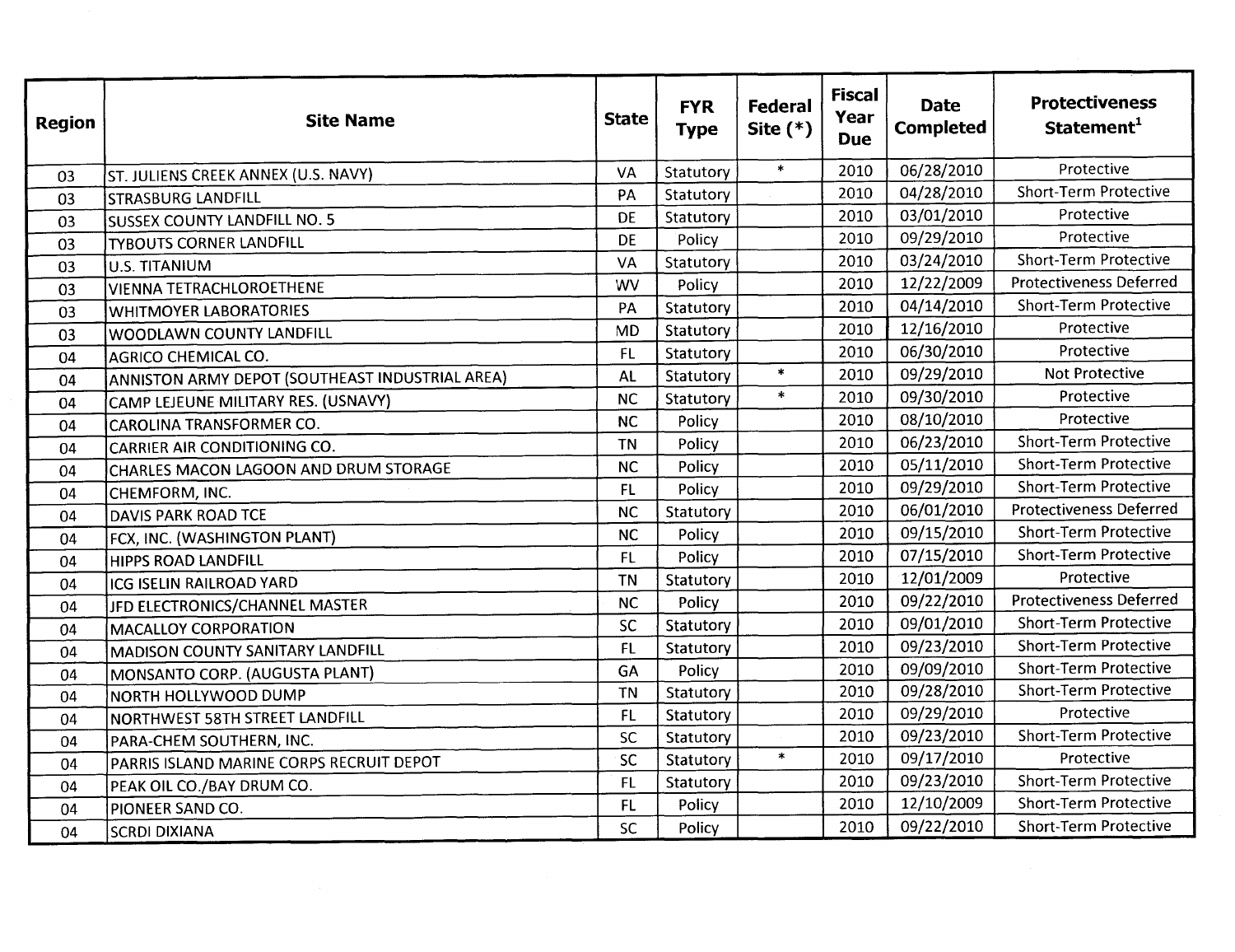| <b>Region</b> | <b>Site Name</b>                               | <b>State</b> | <b>FYR</b><br><b>Type</b> | Federal<br>Site $(*)$ | <b>Fiscal</b><br>Year<br><b>Due</b> | <b>Date</b><br><b>Completed</b> | <b>Protectiveness</b><br>Statement <sup>1</sup> |
|---------------|------------------------------------------------|--------------|---------------------------|-----------------------|-------------------------------------|---------------------------------|-------------------------------------------------|
| 04            | <b>SHERWOOD MEDICAL INDUSTRIES</b>             | FL.          | Statutory                 |                       | 2010                                | 12/09/2009                      | <b>Short-Term Protective</b>                    |
| 04            | STANDARD AUTO BUMPER CORP.                     | FL.          | Statutory                 |                       | 2010                                | 08/18/2010                      | Protective                                      |
| 04            | STAUFFER CHEMICAL CO (TAMPA)                   | FL           | Statutory                 |                       | 2010                                | 09/30/2010                      | Protective                                      |
| 04            | TOWNSEND SAW CHAIN CO.                         | <b>SC</b>    | Policy                    |                       | 2010                                | 06/22/2010                      | <b>Short-Term Protective</b>                    |
| 04            | TRIANA/TENNESSEE RIVER                         | AL           | Policy                    |                       | 2010                                | 02/17/2010                      | Protective                                      |
| 04            | WEYERHAEUSER CO PLYMOUTH WOOD TRTNG PT         | <b>NC</b>    | Statutory                 |                       | 2010                                | 05/05/2010                      | <b>Short-Term Protective</b>                    |
| 04            | <b>WRIGLEY CHARCOAL PLANT</b>                  | <b>TN</b>    | Statutory                 |                       | 2010                                | 09/29/2010                      | <b>Protectiveness Deferred</b>                  |
| 04            | YELLOW WATER ROAD                              | FL           | Statutory                 |                       | 2010                                | 09/21/2010                      | Protective                                      |
| 05            | A & F MATERIAL RECLAIMING, INC.                | IL           | Policy                    |                       | 2010                                | 06/30/2010                      | Protective                                      |
| 05            | <b>ADAM'S PLATING</b>                          | MI           | Statutory                 |                       | 2010                                | 06/25/2010                      | <b>Short-Term Protective</b>                    |
| 05            | AMOCO CHEMICALS (JOLIET LANDFILL)              | IL           | Statutory                 |                       | 2010                                | 09/23/2010                      | <b>Short-Term Protective</b>                    |
| 05            | <b>BELVIDERE MUNICIPAL LANDFILL</b>            | IL           | Statutory                 |                       | 2010                                | 05/27/2010                      | <b>Short-Term Protective</b>                    |
| 05            | BETTER BRITE PLATING CO. CHROME AND ZINC SHOPS | WI           | Statutory                 |                       | 2010                                | 11/20/2009                      | <b>Short-Term Protective</b>                    |
| 05            | <b>CHEM CENTRAL</b>                            | MI           | Statutory                 |                       | 2010                                | 11/16/2009                      | <b>Short-Term Protective</b>                    |
| 05            | CHEM-DYNE                                      | OH           | Policy                    |                       | 2010                                | 09/23/2010                      | <b>Short-Term Protective</b>                    |
| 05            | CITY DISPOSAL CORP. LANDFILL                   | WI           | Statutory                 |                       | 2010                                | 02/23/2010                      | <b>Short-Term Protective</b>                    |
| 05            | COLUMBUS OLD MUNICIPAL LANDFILL #1             | IN           | Statutory                 |                       | 2010                                | 05/18/2010                      | <b>Short-Term Protective</b>                    |
| 05            | CROSS BROTHERS PAIL RECYCLING (PEMBROKE)       | IL           | Statutory                 |                       | 2010                                | 09/14/2010                      | <b>Short-Term Protective</b>                    |
| 05            | DELAVAN MUNICIPAL WELL #4                      | WI           | Policy                    |                       | 2010                                | 09/23/2010                      | <b>Short-Term Protective</b>                    |
| 05            | DEPUE/NEW JERSEY ZINC/MOBIL CHEMICAL CORP.     | IL           | Statutory                 |                       | 2010                                | 06/25/2010                      | <b>Short-Term Protective</b>                    |
| 05            | <b>DUELL &amp; GARDNER LANDFILL</b>            | MI           | Statutory                 |                       | 2010                                | 03/08/2010                      | Protective                                      |
| 05            | <b>FISHER-CALO</b>                             | IN           | Policy                    |                       | 2010                                | 08/25/2010                      | <b>Short-Term Protective</b>                    |
| 05            | <b>GALEN MYERS DUMP/DRUM SALVAGE</b>           | IN           | Statutory                 |                       | 2010                                | 05/20/2010                      | <b>Short-Term Protective</b>                    |
| 05            | GALESBURG/KOPPERS CO.                          | IL           | Statutory                 |                       | 2010                                | 09/17/2010                      | <b>Short-Term Protective</b>                    |
| 05            | H.O.D. LANDFILL                                | IL           | Statutory                 |                       | 2010                                | 09/23/2010                      | <b>Short-Term Protective</b>                    |
| 05            | HI-MILL MANUFACTURING CO.                      | MI           | Statutory                 |                       | 2010                                | 09/27/2010                      | <b>Short-Term Protective</b>                    |
| 05            | IONIA CITY LANDFILL                            | MI           | Statutory                 |                       | 2010                                | 07/16/2010                      | Protective                                      |
| 05            | <b>KENTWOOD LANDFILL</b>                       | MI           | Statutory                 |                       | 2010                                | 10/23/2009                      | <b>Short-Term Protective</b>                    |
| 05            | KYSOR INDUSTRIAL CORP.                         | MI           | Statutory                 |                       | 2010                                | 08/31/2010                      | <b>Short-Term Protective</b>                    |
| 05            | LAKELAND DISPOSAL SERVICE, INC.                | IN           | Statutory                 |                       | 2010                                | 05/20/2010                      | Short-Term Protective                           |

 $\label{eq:2.1} \frac{1}{\sqrt{2\pi}}\int_{\mathbb{R}^3}\frac{1}{\sqrt{2\pi}}\int_{\mathbb{R}^3}\frac{1}{\sqrt{2\pi}}\int_{\mathbb{R}^3}\frac{1}{\sqrt{2\pi}}\int_{\mathbb{R}^3}\frac{1}{\sqrt{2\pi}}\int_{\mathbb{R}^3}\frac{1}{\sqrt{2\pi}}\frac{1}{\sqrt{2\pi}}\int_{\mathbb{R}^3}\frac{1}{\sqrt{2\pi}}\frac{1}{\sqrt{2\pi}}\frac{1}{\sqrt{2\pi}}\frac{1}{\sqrt{2\pi}}\frac{1}{\sqrt{2\pi}}\$ 

 $\label{eq:2.1} \mathcal{L}(\mathcal{L}^{\text{max}}_{\mathcal{L}}(\mathcal{L}^{\text{max}}_{\mathcal{L}}),\mathcal{L}^{\text{max}}_{\mathcal{L}}(\mathcal{L}^{\text{max}}_{\mathcal{L}}))$ 

 $\sim 100$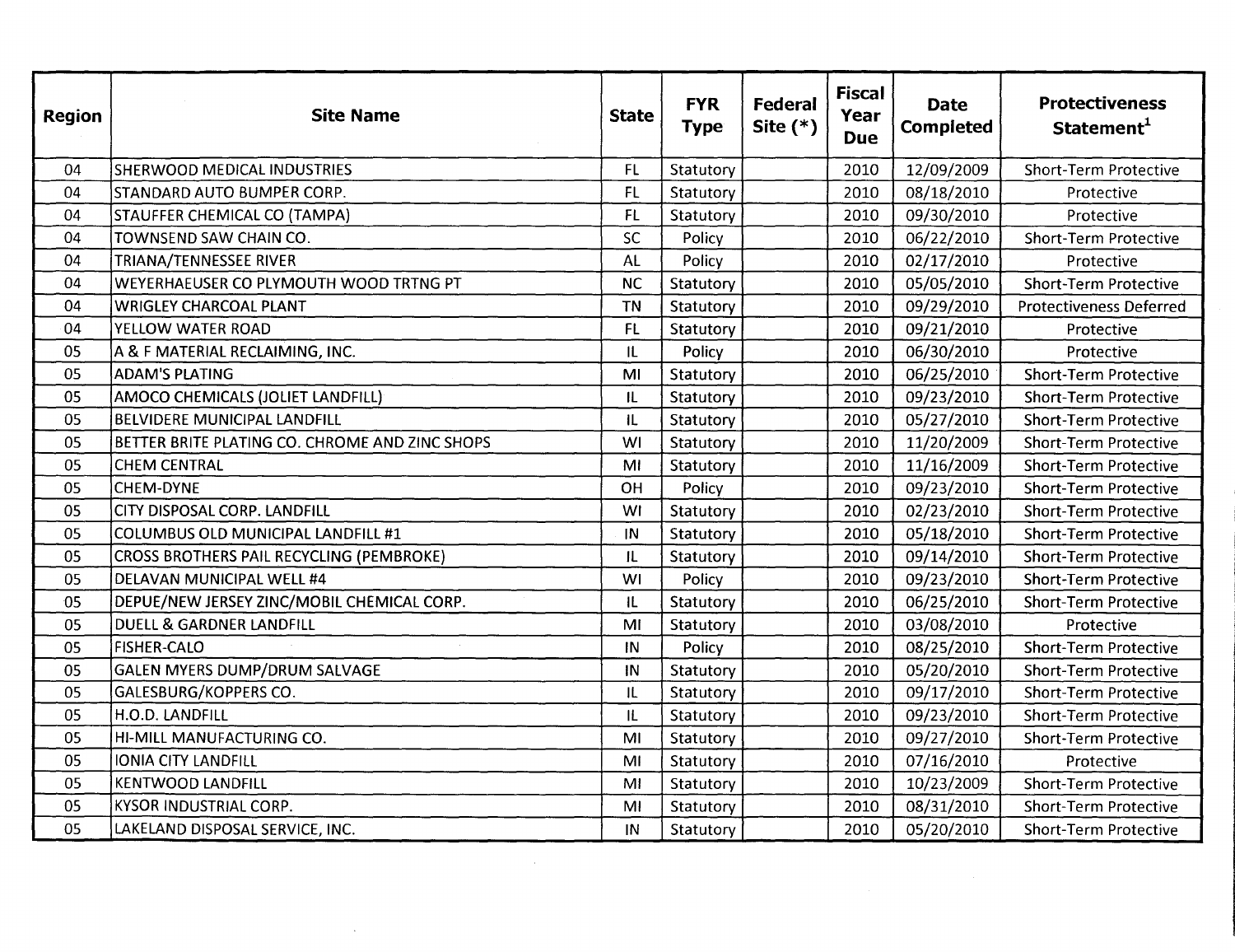| <b>Region</b> | <b>Site Name</b>                                 | <b>State</b> | <b>FYR</b><br><b>Type</b> | Federal<br>Site $(*)$ | <b>Fiscal</b><br>Year<br><b>Due</b> | <b>Date</b><br><b>Completed</b> | <b>Protectiveness</b><br>Statement <sup>1</sup> |
|---------------|--------------------------------------------------|--------------|---------------------------|-----------------------|-------------------------------------|---------------------------------|-------------------------------------------------|
| 05            | LEMBERGER LANDFILL, INC.                         | WI           | Statutory                 |                       | 2010                                | 07/14/2010                      | <b>Short-Term Protective</b>                    |
| 05            | LEMBERGER TRANSPORT & RECYCLING                  | WI           | Statutory                 |                       | 2010                                | 07/14/2010                      | <b>Short-Term Protective</b>                    |
| 05            | LEMON LANE LANDFILL                              | IN           | Statutory                 |                       | 2010                                | 05/24/2010                      | Will be Protective                              |
| 05            | <b>MARION (BRAGG) DUMP</b>                       | IN           | Statutory                 |                       | 2010                                | 09/20/2010                      | <b>Short-Term Protective</b>                    |
| 05            | MASTER DISPOSAL SERVICE LANDFILL                 | <b>WI</b>    | Statutory                 |                       | 2010                                | 01/19/2010                      | <b>Short-Term Protective</b>                    |
| 05            | <b>MIAMI COUNTY INCINERATOR</b>                  | OH           | Statutory                 |                       | 2010                                | 06/14/2010                      | <b>Short-Term Protective</b>                    |
| 05            | MICHIGAN DISPOSAL SERVICE (CORK STREET LANDFILL) | MI           | Statutory                 |                       | 2010                                | 09/30/2010                      | <b>Short-Term Protective</b>                    |
| 05            | MOSS-AMERICAN CO., INC. (KERR-MCGEE OIL CO.)     | WI           | Policy                    |                       | 2010                                | 03/29/2010                      | <b>Short-Term Protective</b>                    |
| 05            | NINTH AVENUE DUMP                                | IN           | Statutory                 |                       | 2010                                | 06/14/2010                      | <b>Short-Term Protective</b>                    |
| 05            | NL INDUSTRIES/TARACORP/GOLDEN AUTO               | MN           | Policy                    |                       | 2010                                | 12/22/2009                      | Protective                                      |
| 05            | NORTHERN ENGRAVING CO.                           | WI           | Statutory                 |                       | 2010                                | 04/06/2010                      | Protective                                      |
| 05            | <b>NORTHERNAIRE PLATING</b>                      | MI           | Statutory                 |                       | 2010                                | 09/17/2010                      | Protective                                      |
| 05            | PENTA WOOD PRODUCTS                              | <b>WI</b>    | Statutory                 |                       | 2010                                | 01/28/2010                      | <b>Short-Term Protective</b>                    |
| 05            | PINE BEND SANITARY LANDFILL                      | MN           | Statutory                 |                       | 2010                                | 02/11/2010                      | <b>Short-Term Protective</b>                    |
| 05            | <b>PMC GROUNDWATER</b>                           | MI           | Statutory                 |                       | 2010                                | 12/23/2009                      | <b>Short-Term Protective</b>                    |
| 05            | <b>RASMUSSEN'S DUMP</b>                          | MI           | Statutory                 |                       | 2010                                | 03/30/2010                      | <b>Short-Term Protective</b>                    |
| 05            | REILLY TAR & CHEMICAL CORP. (DOVER PLANT)        | OH           | Statutory                 |                       | 2010                                | 05/05/2010                      | <b>Short-Term Protective</b>                    |
| 05            | REILLY TAR & CHEMICAL CORP. (INDIANAPOLIS PLANT) | IN           | Statutory                 |                       | 2010                                | 02/01/2010                      | <b>Short-Term Protective</b>                    |
| 05            | ROCKWELL INTERNATIONAL CORP. (ALLEGAN PLANT)     | MI           | Statutory                 |                       | 2010                                | 05/05/2010                      | Will be Protective                              |
| 05            | <b>SAUK COUNTY LANDFILL</b>                      | <b>WI</b>    | Statutory                 |                       | 2010                                | 08/09/2010                      | <b>Short-Term Protective</b>                    |
| 05            | SPICKLER LANDFILL                                | WI           | Statutory                 |                       | 2010                                | 05/27/2010                      | <b>Short-Term Protective</b>                    |
| 05            | ST. REGIS PAPER CO.                              | MN           | Policy                    |                       | 2010                                | 09/07/2010                      | <b>Short-Term Protective</b>                    |
| 05            | <b>STURGIS MUNICIPAL WELLS</b>                   | MI           | Policy                    |                       | 2010                                | 06/28/2010                      | <b>Short-Term Protective</b>                    |
| 05            | THERMO-CHEM, INC.                                | MI           | Statutory                 |                       | 2010                                | 05/10/2010                      | Will be Protective                              |
| 05            | TIPPECANOE SANITARY LANDFILL, INC.               | IN           | Statutory                 |                       | 2010                                | 09/21/2010                      | Protective                                      |
| 05            | TOMAH MUNICIPAL SANITARY LANDFILL                | <b>WI</b>    | Statutory                 |                       | 2010                                | 01/11/2010                      | <b>Short-Term Protective</b>                    |
| 05            | U.S. AVIEX                                       | MI           | Policy                    |                       | 2010                                | 11/24/2009                      | <b>Short-Term Protective</b>                    |
| 05            | <b>WAITE PARK WELLS</b>                          | MN           | Statutory                 |                       | 2010                                | 05/27/2010                      | <b>Protectiveness Deferred</b>                  |
| 05            | WAUSAU GROUND WATER CONTAMINATION                | WI           | Policy                    |                       | 2010                                | 04/09/2010                      | Short-Term Protective                           |
| 05            | WINDOM DUMP                                      | MN           | Statutory                 |                       | 2010                                | 04/23/2010                      | Protective                                      |

 $\sim 10^7$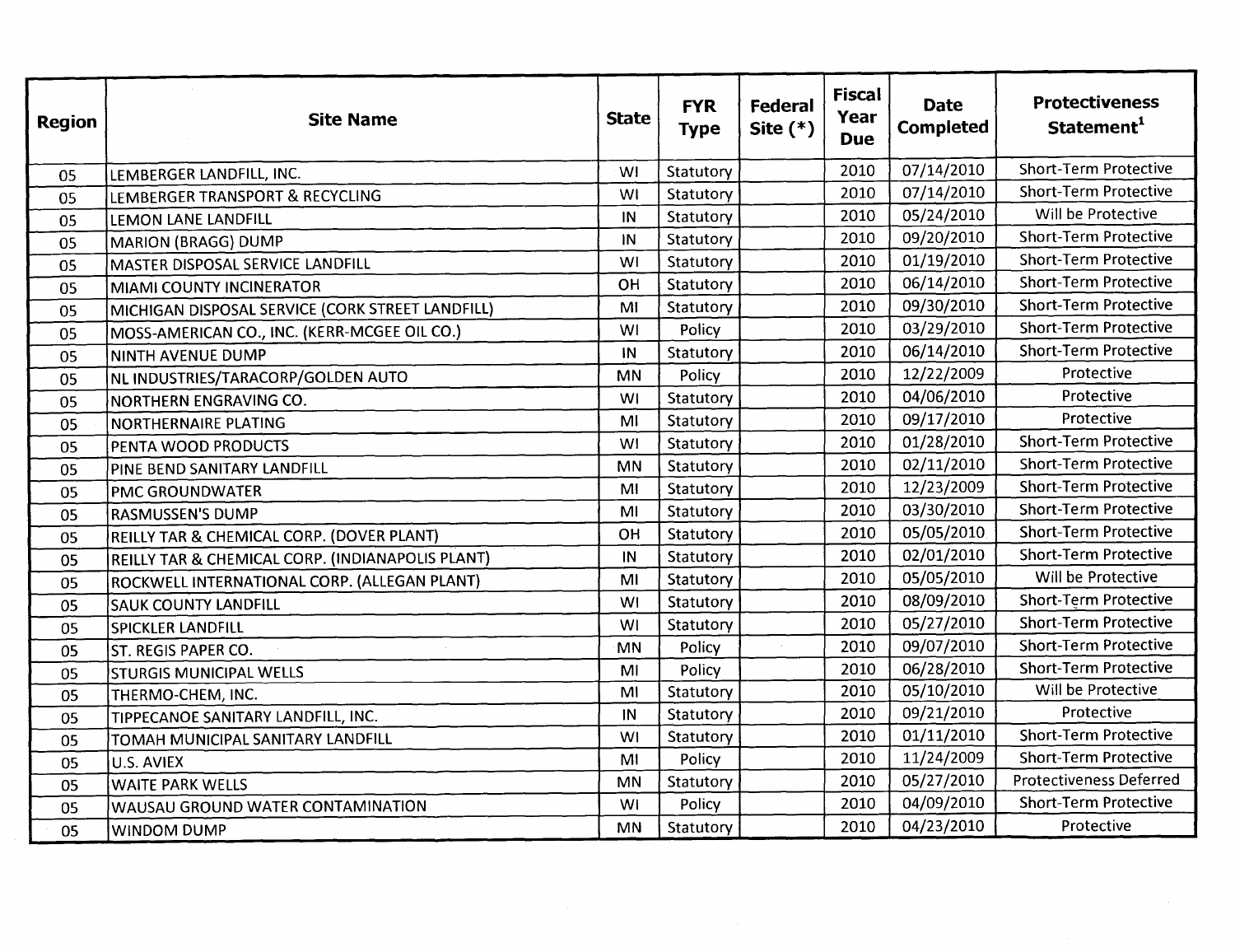| <b>Region</b> | <b>Site Name</b>                                     | <b>State</b> | <b>FYR</b><br><b>Type</b> | Federal<br>Site $(*)$ | <b>Fiscal</b><br>Year<br><b>Due</b> | <b>Date</b><br><b>Completed</b> | <b>Protectiveness</b><br>Statement <sup>1</sup> |
|---------------|------------------------------------------------------|--------------|---------------------------|-----------------------|-------------------------------------|---------------------------------|-------------------------------------------------|
| 06            | AMERICAN CREOSOTE WORKS, INC. (WINNFIELD PLANT)      | LA           | Statutory                 |                       | 2010                                | 05/19/2010                      | <b>Short-Term Protective</b>                    |
| 06            | <b>BAILEY WASTE DISPOSAL</b>                         | <b>TX</b>    | Statutory                 |                       | 2010                                | 09/07/2010                      | Protective                                      |
| 06            | <b>BIO-ECOLOGY SYSTEMS, INC.</b>                     | <b>TX</b>    | Policy                    |                       | 2010                                | 09/28/2010                      | <b>Short-Term Protective</b>                    |
| 06            | CAL WEST METALS (USSBA)                              | <b>NM</b>    | Statutory                 | $\star$               | 2010                                | 09/24/2010                      | <b>Short-Term Protective</b>                    |
| 06            | <b>CRYSTAL CHEMICAL CO.</b>                          | <b>TX</b>    | Statutory                 |                       | 2010                                | 09/30/2010                      | Protective                                      |
| 06            | GULF STATE UTILITIES-NORTH RYAN STREET               | LA           | Statutory                 |                       | 2010                                | 09/29/2010                      | <b>Short-Term Protective</b>                    |
| 06            | JACKSONVILLE MUNICIPAL LANDFILL                      | <b>AR</b>    | Statutory                 |                       | 2010                                | 09/24/2010                      | Protective                                      |
| 06            | LEE ACRES LANDFILL (USDOI)                           | <b>NM</b>    | Statutory                 | $\star$               | 2010                                | 10/23/2009                      | <b>Short-Term Protective</b>                    |
| 06            | MOSLEY ROAD SANITARY LANDFILL                        | OK           | Statutory                 |                       | 2010                                | 08/03/2010                      | <b>Short-Term Protective</b>                    |
| 06            | MOUNTAIN PINE PRESSURE TREATING                      | <b>AR</b>    | Statutory                 |                       | 2010                                | 09/23/2010                      | Protective                                      |
| 06            | NORTH RAILROAD AVENUE PLUME                          | <b>NM</b>    | Statutory                 |                       | 2010                                | 07/14/2010                      | Protective                                      |
| 06            | PESSES CHEMICAL CO.                                  | <b>TX</b>    | Statutory                 |                       | 2010                                | 07/22/2009                      | <b>Short-Term Protective</b>                    |
| 06            | PREWITT ABANDONED REFINERY                           | <b>NM</b>    | Statutory                 |                       | 2010                                | 09/24/2010                      | <b>Short-Term Protective</b>                    |
| 06            | ROGERS ROAD MUNICIPAL LANDFILL                       | <b>AR</b>    | Statutory                 |                       | 2010                                | 09/24/2010                      | Protective                                      |
| 06            | <b>RSR CORPORATION</b>                               | <b>TX</b>    | Statutory                 |                       | 2010                                | 09/21/2010                      | Protective                                      |
| 06            | <b>SAND SPRINGS PETROCHEMICAL COMPLEX</b>            | OK           | Statutory                 |                       | 2010                                | 07/20/2010                      | <b>Short-Term Protective</b>                    |
| 06            | SHERIDAN DISPOSAL SERVICES                           | <b>TX</b>    | Statutory                 |                       | 2010                                | 07/16/2010                      | Protective                                      |
| 06            | SOL LYNN/INDUSTRIAL TRANSFORMERS                     | <b>TX</b>    | Policy                    |                       | 2010                                | 12/09/2009                      | <b>Short-Term Protective</b>                    |
| 06            | <b>SOUTH VALLEY</b>                                  | <b>NM</b>    | Statutory                 |                       | 2010                                | 08/26/2010                      | <b>Short-Term Protective</b>                    |
| 06            | <b>SOUTHERN SHIPBUILDING</b>                         | LA           | Statutory                 |                       | 2010                                | 09/30/2010                      | <b>Short-Term Protective</b>                    |
| 06            | TAR CREEK (OTTAWA COUNTY)                            | OK           | Policy                    |                       | 2010                                | 09/29/2010                      | <b>Short-Term Protective</b>                    |
| 06            | TEX-TIN CORP.                                        | <b>TX</b>    | Statutory                 |                       | 2010                                | 09/21/2010                      | Protective                                      |
| 06            | UNITED CREOSOTING CO.                                | TX           | Statutory                 |                       | 2010                                | 09/28/2010                      | Protective                                      |
| 07            | 10TH STREET SITE                                     | <b>NE</b>    | Statutory                 |                       | 2010                                | 07/02/2010                      | <b>Protectiveness Deferred</b>                  |
| 07            | 29TH & MEAD GROUND WATER CONTAMINATION               | KS           | Statutory                 |                       | 2010                                | 09/30/2010                      | Protective                                      |
| 07            | <b>BRUNO CO-OP ASSOCIATION/ASSOCIATED PROPERTIES</b> | <b>NE</b>    | Policy                    |                       | 2010                                | 09/27/2010                      | Protective                                      |
| 07            | <b>CHEROKEE COUNTY</b>                               | <b>KS</b>    | Statutory                 |                       | 2010                                | 09/30/2010                      | Will be Protective                              |
| 07            | DOEPKE DISPOSAL (HOLLIDAY)                           | <b>KS</b>    | Statutory                 |                       | 2010                                | 12/14/2010                      | Protective                                      |
| 07            | ELECTRO-COATINGS, INC.                               | IА           | Policy                    |                       | 2010                                | 09/29/2010                      | Protective                                      |
| 07            | <b>FINDETT CORP.</b>                                 | MO           | Statutory                 |                       | 2010                                | 09/24/2010                      | <b>Protectiveness Deferred</b>                  |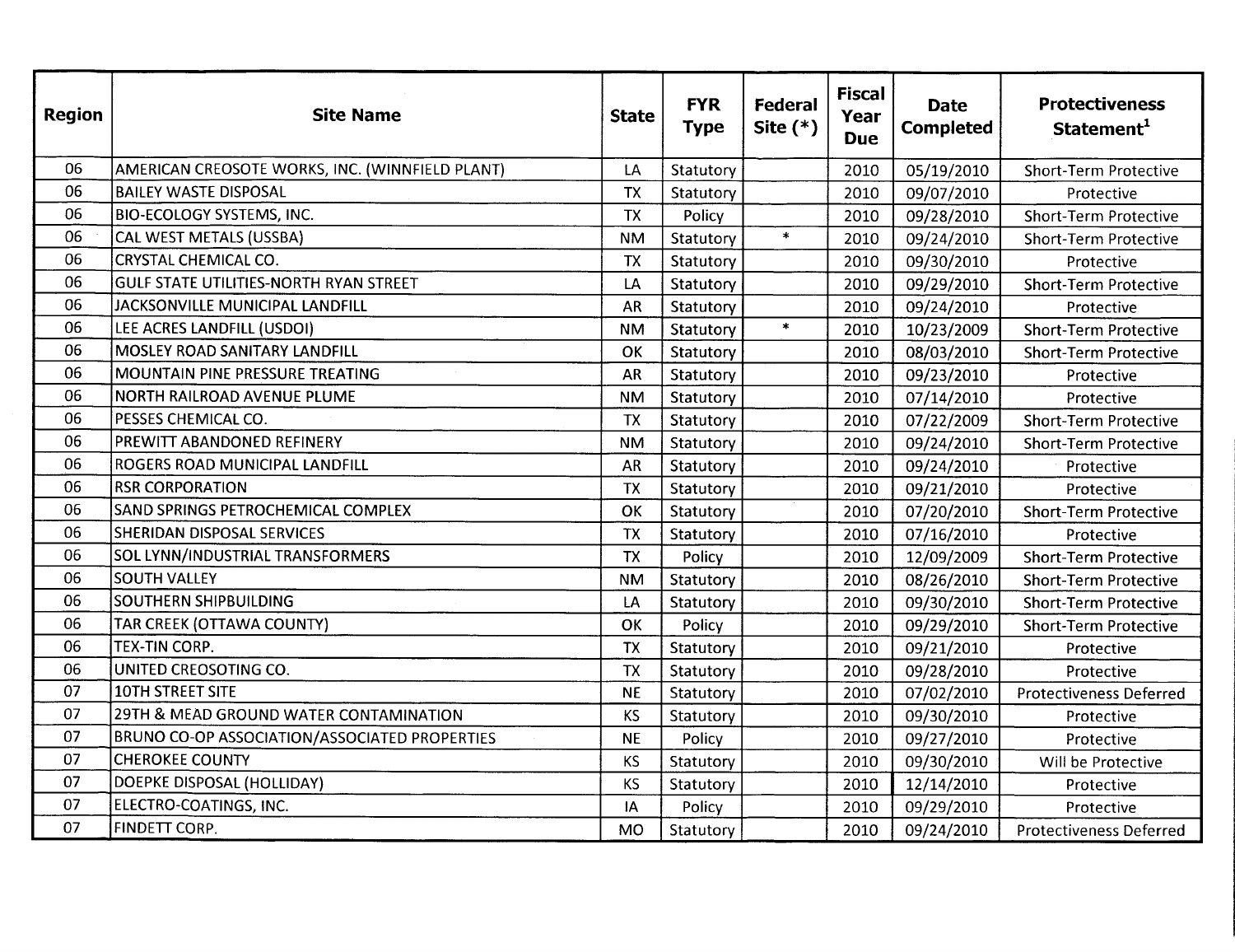| <b>Region</b> | <b>Site Name</b>                                | <b>State</b>   | <b>FYR</b><br><b>Type</b> | <b>Federal</b><br>Site $(*)$ | <b>Fiscal</b><br>Year<br><b>Due</b> | <b>Date</b><br><b>Completed</b> | <b>Protectiveness</b><br>Statement <sup>1</sup> |
|---------------|-------------------------------------------------|----------------|---------------------------|------------------------------|-------------------------------------|---------------------------------|-------------------------------------------------|
| 07            | <b>FULBRIGHT LANDFILL</b>                       | <b>MO</b>      | Statutory                 |                              | 2010                                | 09/24/2010                      | <b>Short-Term Protective</b>                    |
| 07            | <b>LABOUNTY</b>                                 | IA             | Statutory                 |                              | 2010                                | 07/22/2010                      | Protective                                      |
| 07            | LAWRENCE TODTZ FARM                             | IA             | Statutory                 |                              | 2010                                | 06/22/2010                      | <b>Short-Term Protective</b>                    |
| 07            | <b>OBEE ROAD</b>                                | <b>KS</b>      | Statutory                 |                              | 2010                                | 09/29/2010                      | Protective                                      |
| 07            | PEOPLES NATURAL GAS CO.                         | IA             | Statutory                 |                              | 2010                                | 07/22/2010                      | <b>Short-Term Protective</b>                    |
| 07            | RIVERFRONT                                      | <b>MO</b>      | Statutory                 |                              | 2010                                | 11/20/2009                      | Will be Protective                              |
| 07            | <b>SHAW AVENUE DUMP</b>                         | IA             | Statutory                 |                              | 2010                                | 08/31/2010                      | Protective                                      |
| 07            | SHELLER-GLOBE CORP. DISPOSAL                    | IA             | Statutory                 |                              | 2010                                | 06/30/2010                      | Protective                                      |
| 07            | <b>WELDON SPRING FORMER ARMY ORDNANCE WORKS</b> | <b>MO</b>      | Statutory                 | $\ast$                       | 2010                                | 09/30/2010                      | Will be Protective                              |
| 08            | <b>ANACONDA CO. SMELTER</b>                     | <b>MT</b>      | Statutory                 |                              | 2010                                | 09/30/2010                      | Not Protective                                  |
| 08            | ELLSWORTH AIR FORCE BASE                        | SD             | Statutory                 | $\pmb{\ast}$                 | 2010                                | 09/28/2010                      | Protective                                      |
| 08            | <b>F.E. WARREN AIR FORCE BASE</b>               | <b>WY</b>      | Statutory                 | $\star$                      | 2010                                | 02/03/2010                      | Protective                                      |
| 08            | IDAHO POLE CO.                                  | MT             | Statutory                 |                              | 2010                                | 09/20/2010                      | <b>Short-Term Protective</b>                    |
| 08            | <b>JACOBS SMELTER</b>                           | UT             | Statutory                 |                              | 2010                                | 09/22/2010                      | <b>Not Protective</b>                           |
| 08            | LIBBY GROUND WATER CONTAMINATION                | MT             | Statutory                 |                              | 2010                                | 03/29/2010                      | <b>Not Protective</b>                           |
| 08            | <b>SAND CREEK INDUSTRIAL</b>                    | CO             | Statutory                 |                              | 2010                                | 09/17/2010                      | Protective                                      |
| 08            | <b>SMELTERTOWN SITE</b>                         | CO             | Statutory                 |                              | 2010                                | 09/09/2010                      | Protective                                      |
| 08            | SUMMITVILLE MINE                                | CO             | Statutory                 |                              | 2010                                | 09/30/2010                      | <b>Not Protective</b>                           |
| 08            | URAVAN URANIUM PROJECT (UNION CARBIDE CORP.)    | CO             | Statutory                 |                              | 2010                                | 09/28/2010                      | Protective                                      |
| 09            | <b>APPLIED MATERIALS</b>                        | CA             | Policy                    |                              | 2010                                | 09/28/2010                      | Protective                                      |
| 09            | <b>CONCORD NAVAL WEAPONS STATION</b>            | CA             | Statutory                 | $\ast$                       | 2010                                | 09/30/2010                      | Will be Protective                              |
| 09            | CTS PRINTEX, INC.                               | CA             | Policy                    |                              | 2010                                | 09/07/2010                      | <b>Short-Term Protective</b>                    |
| 09            | <b>DEL AMO</b>                                  | CA             | Statutory                 |                              | 2010                                | 09/24/2010                      | Protective                                      |
| 09            | DEL MONTE CORP. (OAHU PLANTATION)               | H <sub>1</sub> | Statutory                 |                              | 2010                                | 06/14/2010                      | Protective                                      |
| 09            | DEL NORTE PESTICIDE STORAGE                     | CA             | Statutory                 |                              | 2010                                | 06/14/2010                      | Protective                                      |
| 09            | FRESNO MUNICIPAL SANITARY LANDFILL              | CA             | Statutory                 |                              | 2010                                | 09/30/2010                      | <b>Short-Term Protective</b>                    |
| 09            | HEWLETT-PACKARD (620-640 PAGE MILL ROAD)        | CA             | Policy                    |                              | 2010                                | 09/30/2010                      | <b>Protectiveness Deferred</b>                  |
| 09            | INTERSIL INC./SIEMENS COMPONENTS                | CA             | Policy                    |                              | 2010                                | 09/30/2010                      | <b>Protectiveness Deferred</b>                  |
| 09            | J.H. BAXTER & CO.                               | CA             | Statutory                 |                              | 2010                                | 09/30/2010                      | Protective                                      |
| 09            | LAWRENCE LIVERMORE NATL LAB (SITE 300) (USDOE)  | CA             | Statutory                 | $\ast$                       | 2010                                | 11/30/2007                      | Protective                                      |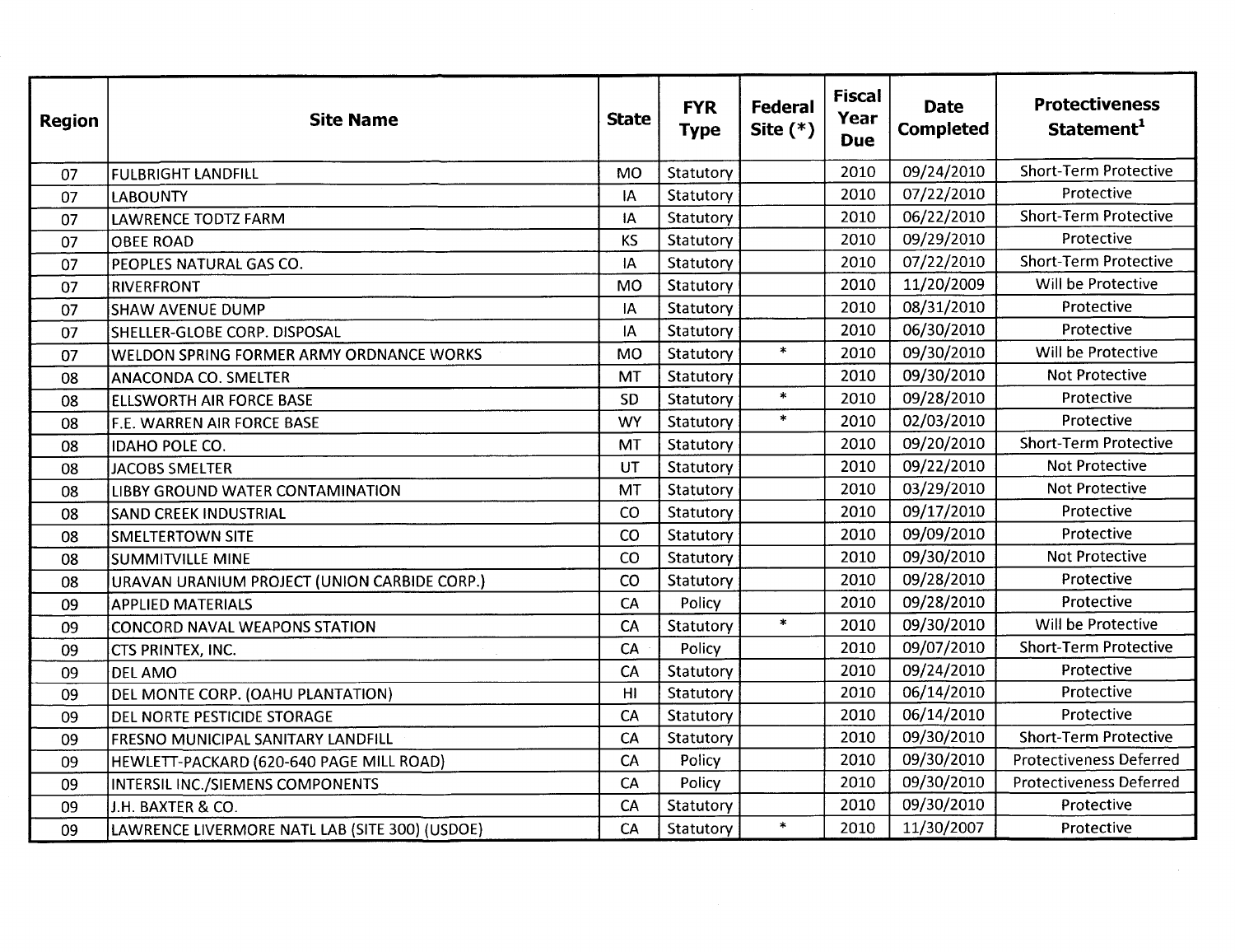| <b>Region</b> | <b>Site Name</b>                                                                 | <b>State</b> | <b>FYR</b><br><b>Type</b> | <b>Federal</b><br>Site $(*)$ | <b>Fiscal</b><br>Year<br><b>Due</b> | <b>Date</b><br><b>Completed</b> | <b>Protectiveness</b><br>Statement <sup>1</sup> |
|---------------|----------------------------------------------------------------------------------|--------------|---------------------------|------------------------------|-------------------------------------|---------------------------------|-------------------------------------------------|
| 09            | LIQUID GOLD OIL CORP.                                                            | CA           | Statutory                 |                              | 2010                                | 09/21/2010                      | <b>Short-Term Protective</b>                    |
| 09            | LORENTZ BARREL & DRUM CO.                                                        | CA           | Statutory                 |                              | 2010                                | 09/29/2010                      | <b>Short-Term Protective</b>                    |
| 09            | MATHER AIR FORCE BASE (AC&W DISPOSAL SITE)                                       | CA           | Statutory                 | $\ast$                       | 2010                                | 09/30/2010                      | <b>Short-Term Protective</b>                    |
| 09            | <b>MOFFETT NAVAL AIR STATION</b>                                                 | CA           | Statutory                 | $\ast$                       | 2010                                | 07/07/2010                      | <b>Not Protective</b>                           |
| 09            | MOUNTAIN VIEW MOBILE HOME ESTATES                                                | <b>AZ</b>    | Statutory                 |                              | 2010                                | 09/29/2010                      | Protective                                      |
| 09            | NINETEENTH AVENUE LANDFILL                                                       | AZ           | Statutory                 |                              | 2010                                | 09/28/2010                      | Protective                                      |
| 09            | <b>NORTON AIR FORCE BASE (LNDFLL #2)</b>                                         | CA           | Policy                    | $\ast$                       | 2010                                | 09/30/2010                      | Protective                                      |
| 09            | OPERATING INDUSTRIES, INC., LANDFILL                                             | CA           | Statutory                 |                              | 2010                                | 09/27/2010                      | <b>Short-Term Protective</b>                    |
| 09            | PEMACO MAYWOOD                                                                   | CA           | Statutory                 |                              | 2010                                | 09/30/2010                      | <b>Short-Term Protective</b>                    |
| 09            | PHOENIX-GOODYEAR AIRPORT AREA                                                    | <b>AZ</b>    | Statutory                 |                              | 2010                                | 09/29/2010                      | <b>Not Protective</b>                           |
| 09            | SOLA OPTICAL USA, INC.                                                           | CA           | Policy                    |                              | 2010                                | 09/24/2010                      | <b>Short-Term Protective</b>                    |
| 09            | <b>SOUTH BAY ASBESTOS AREA</b>                                                   | CA           | Statutory                 |                              | 2010                                | 09/22/2010                      | <b>Short-Term Protective</b>                    |
| 09            | SOUTHERN CALIFORNIA EDISON CO. (VISALIA POLEYARD)                                | CA           | Statutory                 |                              | 2010                                | 07/21/2010                      | Protective                                      |
| 09            | TRACY DEFENSE DEPOT (USARMY)                                                     | CA           | Statutory                 | $\ast$                       | 2010                                | 09/29/2010                      | <b>Protectiveness Deferred</b>                  |
| 09            | YUMA MARINE CORPS AIR STATION                                                    | AZ           | Statutory                 | $\ast$                       | 2010                                | 07/12/2010                      | <b>Short-Term Protective</b>                    |
| 10            | AMERICAN LAKE GARDENS/MCCHORD AFB                                                | <b>WA</b>    | Statutory                 | $\ast$                       | 2010                                | 04/07/2010                      | <b>Short-Term Protective</b>                    |
| 10            | <b>COAL CREEK AKA ROSS ELECTRIC</b>                                              | <b>WA</b>    | Statutory                 |                              | 2010                                | 03/18/2010                      | Protective                                      |
| 10            | COMMENCEMENT BAY, NEAR SHORE/TIDE FLATS                                          | <b>WA</b>    | Statutory                 |                              | 2010                                | 12/23/2009                      | Will be Protective                              |
| 10            | FREMONT NATIONAL FOREST/WHITE KING AND LUCKY LASS<br><b>URANIUM MINES (USDA)</b> | OR           | Statutory                 | *                            | 2010                                | 05/18/2010                      | Protective                                      |
| 10            | <b>HARBOR ISLAND (LEAD)</b>                                                      | <b>WA</b>    | Statutory                 |                              | 2010                                | 09/24/2010                      | <b>Protectiveness Deferred</b>                  |
| 10            | <b>KETCHIKAN PULP COMPANY</b>                                                    | AK           | Statutory                 |                              | 2010                                | 08/28/2010                      | Protective                                      |
| 10            | <b>MIDWAY LANDFILL</b>                                                           | <b>WA</b>    | Statutory                 |                              | 2010                                | 09/15/2010                      | <b>Protectiveness Deferred</b>                  |
| 10            | PORT HADLOCK DETACHMENT (USNAVY)                                                 | <b>WA</b>    | Statutory                 | $\ast$                       | 2010                                | 08/06/2010                      | <b>Short-Term Protective</b>                    |
| 10            | UMATILLA ARMY DEPOT (LAGOONS)                                                    | <b>OR</b>    | Statutory                 | $\ast$                       | 2010                                | 07/30/2010                      | Will be Protective                              |

 $\mathcal{L}^{\text{max}}_{\text{max}}$  ,  $\mathcal{L}^{\text{max}}_{\text{max}}$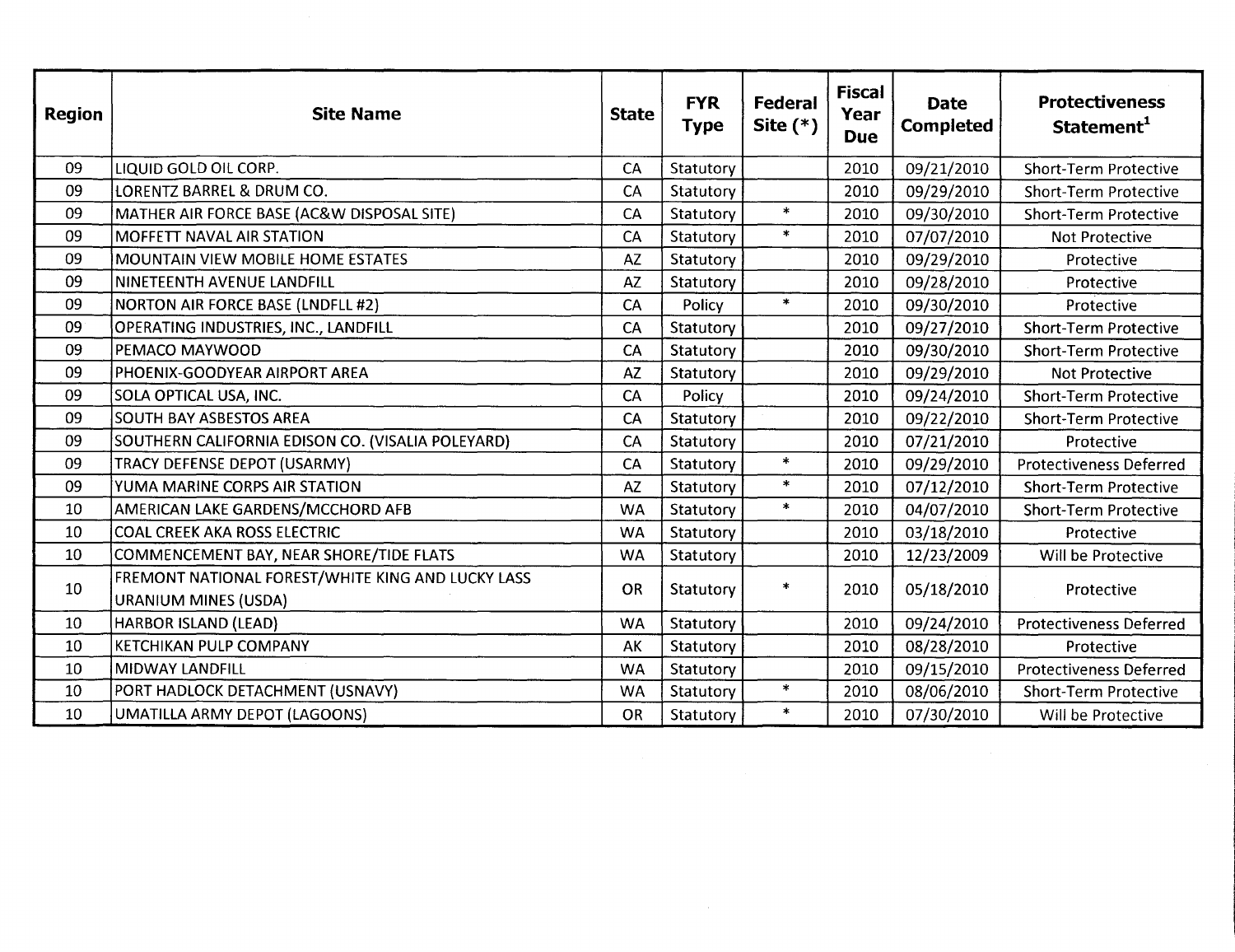| <b>Region</b> | <b>Site Name</b>                                                                   | <b>State</b> | <b>FYR</b><br><b>Type</b> | Federal<br>Site $(*)$ | <b>Fiscal</b><br>Year<br><b>Due</b> | <b>Date</b><br><b>Completed</b> | <b>Protectiveness</b><br>Statement <sup>1</sup> |
|---------------|------------------------------------------------------------------------------------|--------------|---------------------------|-----------------------|-------------------------------------|---------------------------------|-------------------------------------------------|
| 04            | SANGAMO WESTON, INC./TWELVE-MILE CREEK/LAKE HARTWELL PCB  <br><b>CONTAMINATION</b> | <b>SC</b>    | Statutory                 |                       | 2009                                | 02/10/2010                      | Short-Term Protective                           |
| 07            | CORNHUSKER ARMY AMMUNITION PLANT                                                   | <b>NE</b>    | Statutory                 |                       | 2009                                | 09/14/2010                      | Protective                                      |
| 08            | <b>(KENNECOTT (SOUTH ZONE)</b>                                                     | UT           | Statutory                 |                       | 2014                                | 09/29/2010                      | Will be Protective                              |

### Reviews Due in Prior or Later Fiscal Years, Currently Completed

# **Reviews Due in FY 2010, Pending**

| Region | <b>Site Name</b>                                   | <b>State</b> | <b>FYR</b><br><b>Type</b> | Federal<br>Site $(*)$ | <b>Fiscal</b><br>Year<br><b>Due</b> |                   |
|--------|----------------------------------------------------|--------------|---------------------------|-----------------------|-------------------------------------|-------------------|
| 03     | <b>WEST VIRGINIA ORDNANCE (USARMY)</b>             | WV           | Statutory                 | $\ast$                | 2010                                | planned 5/10/2010 |
| 04     | HOMESTEAD AIR FORCE BASE [ACTIVE PORTION]          | FL           | Statutory                 | $\ast$                | 2010                                | planned 3/1/2011  |
| 04     | HOMESTEAD AIR FORCE BASE [BRAC]                    | FL.          | Statutory                 | $\ast$                | 2010                                | planned 3/1/2011  |
| 04     | MILAN ARMY AMMUNITION PLANT                        | TN           | Statutory                 | *                     | 2010                                | planned 3/20/2011 |
| 04     | USN AIR STATION CECIL FIELD                        | FL           | Statutory                 | *                     | 2010                                | planned 1/20/2011 |
| 06     | <b>ROCKWOOL INDUSTRIES INC.</b>                    | <b>TX</b>    | Statutory                 |                       | 2010                                | planned 7/15/2011 |
| 07     | LAKE CITY ARMY AMMUNITION PLANT (NORTHWEST LAGOON) | <b>MO</b>    | Statutory                 | $\ast$                | 2010                                | planned 3/31/2011 |
| 08     | <b>SILVER BOW CREEK/BUTTE AREA</b>                 | MT           | Statutory                 |                       | 2010                                | planned 3/31/2011 |
| 10     | MARTIN-MARIETTA ALUMINUM CO.                       | <b>OR</b>    | Statutory                 |                       | 2010                                | planned 3/30/2011 |